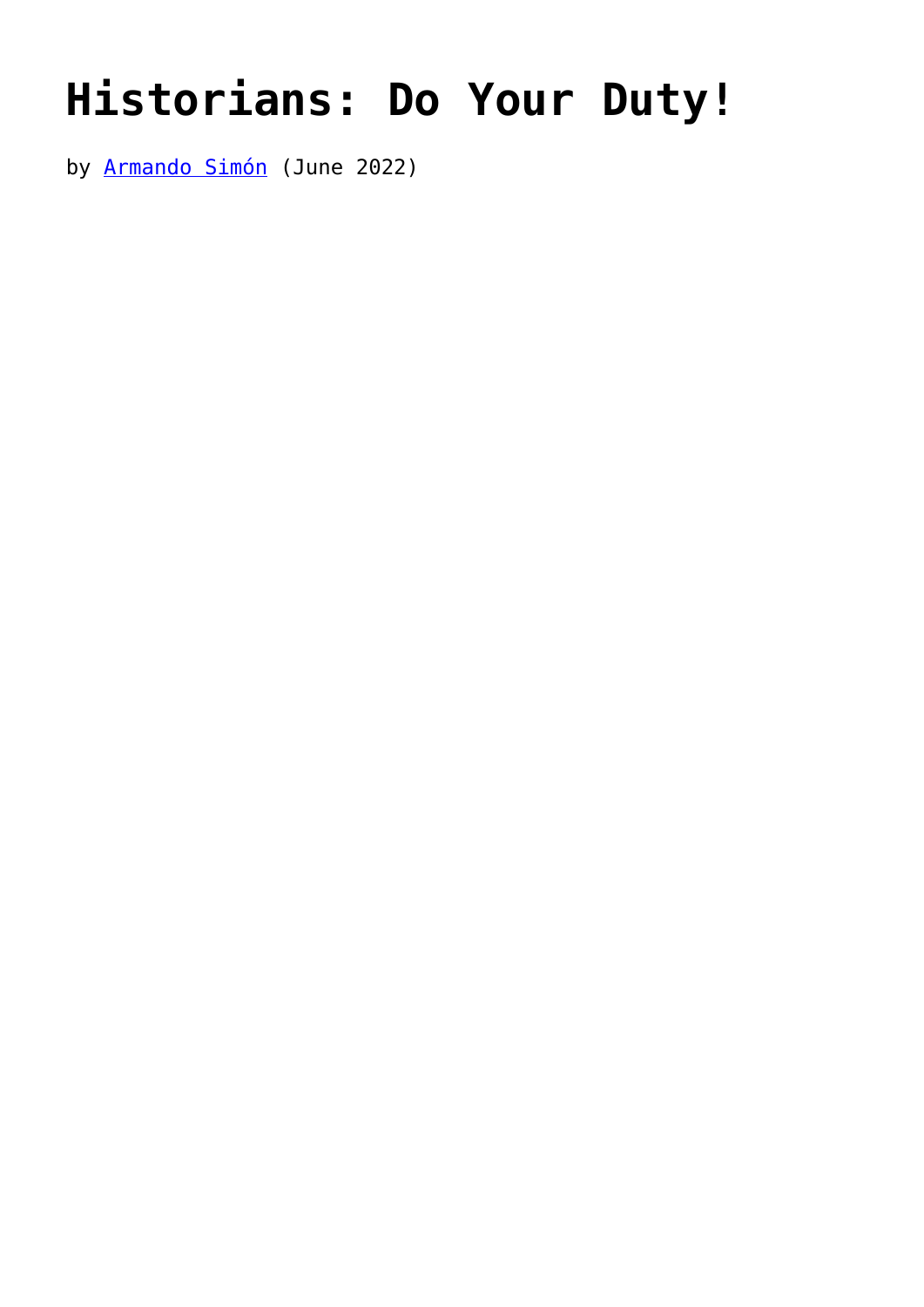

*Young Hunter Hearing the Call to Arms,* Marsden Hartley, 1939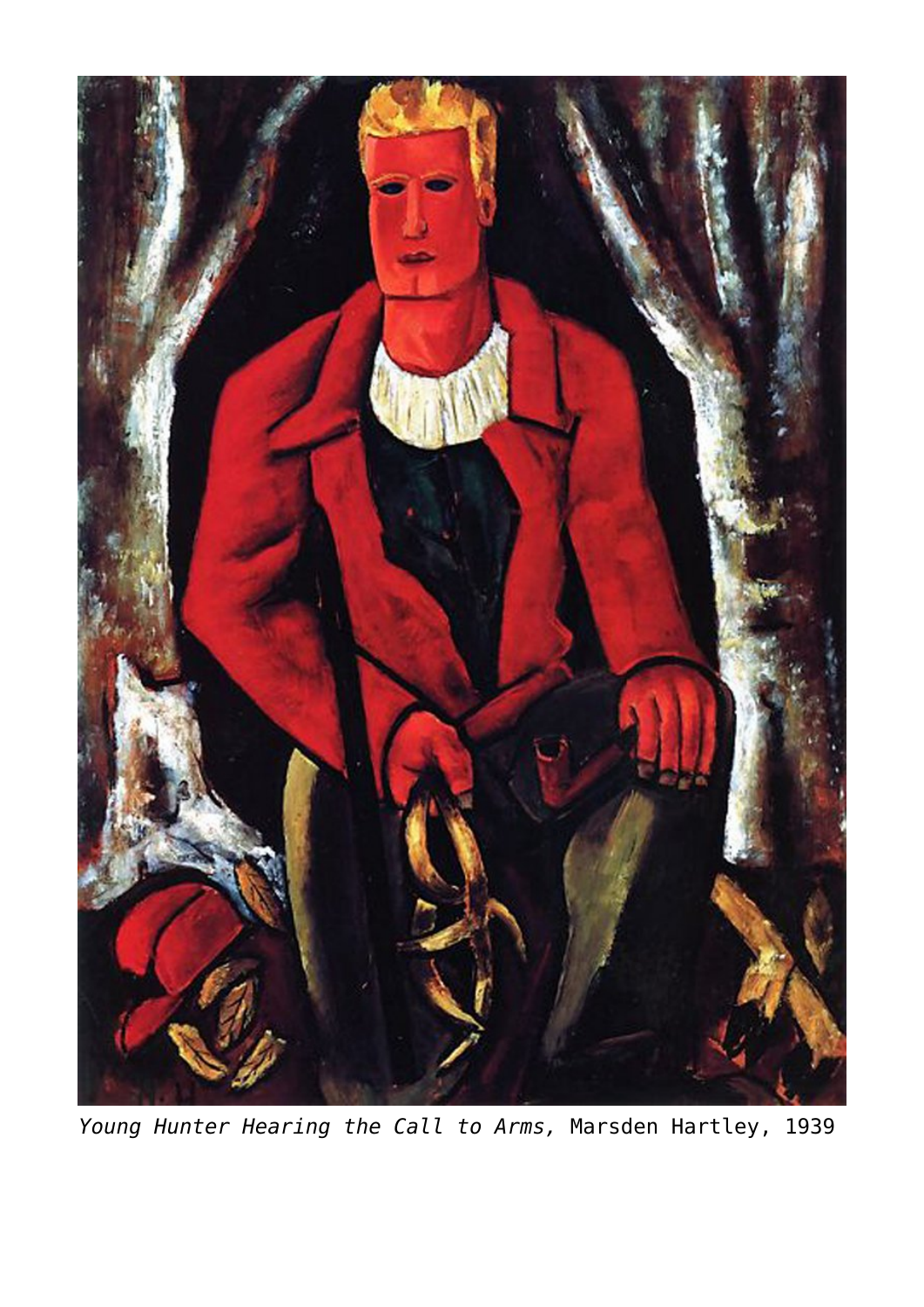*Who controls the past controls the future. Who controls the present controls the past.* —George Orwell, *1984*

*"When the Puritans landed at Plymouth Rock, the first thing they did was sign a compact. In the compact, they all pledged to form a colony that would dedicate itself to white supremacy. Soon after landing and establishing a settlement, to the Puritans' horror they found that noble, peaceful, Native Americans were present and were one with Nature. At that point, the Puritans set out to exterminate them. Towards this end, they employed grenades, AR-15s, mortars, napalm, and even engaged in bacteriological warfare. They succeeded in killing them all, and in the years to come, they further expanded their settlements, butchering the noble, peaceful, Native Americans who were at one with Nature and, in the process, befouled the environment. Once the area had been 'pacified,' the Puritans began to bring over and enslave the noble, peaceful, Africans who had been at one with Nature. In the process, they wiped out the Africans' civilization, destroying their universities, their centers of learning and research, their hospitals and their skyscrapers, leaving them ruins, eventually to be taken over later by the evil, rapacious, white devils from Europe."*

By now it should be obvious to anyone but the most obtuse that we are in the midst of a totalitarian movement. This movement is characterized, as is the case with all totalitarian movements, by [dogmatic](https://www.takimag.com/article/the-cults-that-are-killing-us/) [fanaticism,](https://americanwirenews.com/canadian-pm-doubles-down-after-shes-slammed-for-claiming-honk-honk-is-code-for-heil-hitler/?utm_medium=Newsletter&utm_source=Get%20Response&utm_term=EMAIL&utm_content=Newsletter&utm_campaign=bizpac) by [censorship,](https://humanevents.com/2021/07/29/make-no-mistake-you-are-living-under-the-perfect-censorship/) by the [indoctrination](https://thefederalist.com/2021/09/28/loudoun-county-teacher-vows-to-incorporate-critical-race-theory-into-classroom/?utm_source=newsletter&utm_medium=email&utm_campaign=the_federalist_daily_briefing_2021_09_28&utm_term=2021-09-28) of [children](https://www.washingtonexaminer.com/opinion/anti-white-bias-in-the-classroom-is-real-and-its-toxic?utm_source=deployer&utm_medium=email&utm_campaign=Beltway+Confidential&utm_term=Postup&utm_content=20210916152214), by [promoting](https://dailycaller.com/2018/01/15/michael-rectenwald-nyu-lawsuit/) [ideologies,](https://americanactionnews.com/media/2022/01/05/nascar-goes-woke-strips-lets-go-brandon-endorsement-over-politics/) by [persecution](https://www.americanthinker.com/articles/2018/10/conservative_christians_unwelcome_at_the_university_of_oklahoma.html) of [dissidents](https://www.breitbart.com/tech/2019/07/01/taylor-university-president-quits-after-pence-invite-controversy/), by the [politicization](https://www.thegatewaypundit.com/2022/03/us-army-announces-mandatory-training-pronouns-gender-dysphoria-russia-invades-ukraine-surrounds-kiev/?utm_source=Email&utm_medium=the-gateway-pundit&utm_campaign=dailyam&utm_content=daily) of [law](https://www.thegatewaypundit.com/2022/03/fbi-raids-home-proud-boy-founder-enrique-tarrio-6-raid-drag-home-underwear-arrest-despite-not-dc-jan-6-protests-media-notified-raid/?utm_source=Email&utm_medium=the-gateway-pundit&utm_campaign=dailypm&utm_content=daily) [enforcement](https://www.thegatewaypundit.com/2021/08/antifa-terrorists-violently-attack-christian-families-young-children-gathered-pray-portland-waterfront-police-called-didnt-respond-video/?utm_source=Email&utm_medium=the-gateway-pundit&utm_campaign=dailyam&utm_content=daily) and the [military,](https://www.frontpagemag.com/fpm/2022/01/soros-general-demands-purge-military-daniel-greenfield/) by the [mutilation](https://www.bizpacreview.com/2022/02/09/bprs-best-political-cartoons-insurrection-another-word-stripped-of-its-meaning-1198729/?utm_medium=Newsletter&utm_source=Get%20Response&utm_term=EMAIL&utm_content=Newsletter&utm_campaign=bizpac) of the [language](https://www.americanthinker.com/articles/2022/02/the_lefts_orwellian_newspeak_the_equity_diversity_and_inclusion_delusion.html), by the [degradation](https://thefederalist.com/2022/03/04/chicago-private-school-injected-race-into-physics-class-then-tracked-whether-the-indoctrination-worked/?utm_source=rss&utm_medium=rss&utm_campaign=chicago-private-school-injected-race-into-physics-class-then-tracked-whether-the-indoctrination-worked&utm_term=2022-03-04) of [science](https://quillette.com/2020/10/04/at-dalhousie-university-ideology-comes-first-science-comes-second/) and [art,](https://www.washingtonexaminer.com/catholic-university-of-america-hangs-painting-appearing-to-depict-george-floyd-as-jesus-christ?utm_source=Examiner%20Today_11/23/2021&utm_medium=email&utm_campaign=WEX_Examiner%20Today&rid=10166&env=f18ba12794ae23ff036971012e3aa7c08fe2d21269a63362c4947ed2712768ca) and, relevant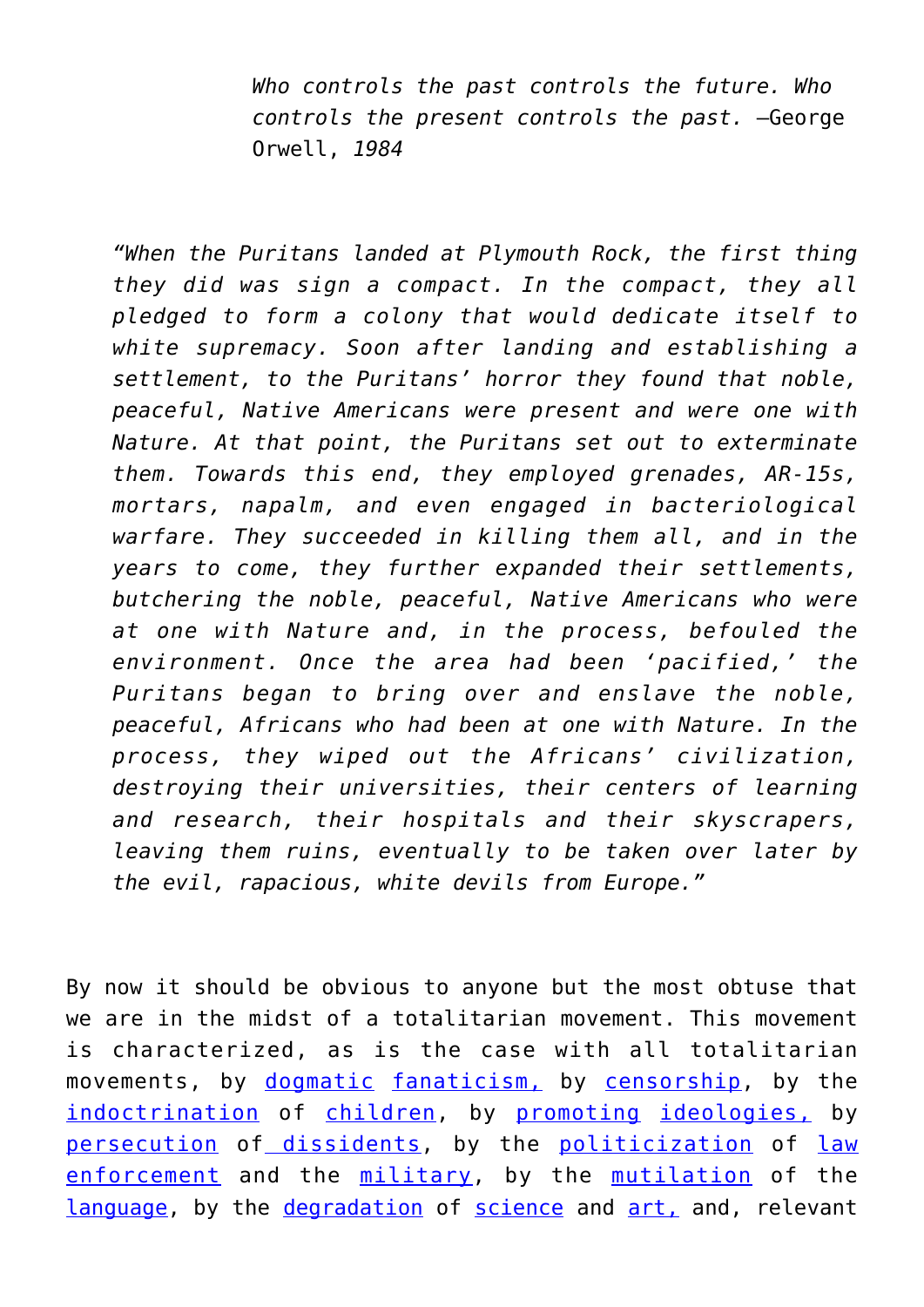for this [essay](https://www.takimag.com/article/genocidal-pilgrims/), by the [falsification](https://www.amazon.com/War-History-Conspiracy-Rewrite-Americas/dp/1684511704/ref=sr_1_1?crid=2TR5HTVPNVZA8&keywords=the+war+on+history&qid=1649188613&sprefix=the+%2Caps%2C482&sr=8-1) of [history](https://aeon.co/essays/how-does-an-ancient-greek-cup-challenge-anti-black-racism?utm_source=Aeon+Newsletter&utm_campaign=d24b1e3ecc-EMAIL_CAMPAIGN_2022_03_17_02_26&utm_medium=email&utm_term=0_411a82e59d-d24b1e3ecc-69519345).

The [above](https://www.newsbusters.org/blogs/nb/jeffrey-lord/2021/11/27/thanksgiving-waukesha-liberal-media-censor-history) pseudo-[historical](https://www.independent.co.uk/news/world/americas/mexico-skulls-found-guatemala-border-b2067515.html) [narration](https://www.takimag.com/article/have-a-historically-accurate-thanksgiving/) on the [Pilgrims](https://thefederalist.com/2021/11/25/no-thanksgiving-isnt-about-genocide-and-violence/?utm_source=rss&utm_medium=rss&utm_campaign=no-thanksgiving-isnt-about-genocide-and-violence&utm_term=2021-11-25) is [what](https://www.newsbusters.org/blogs/nb/jeffrey-lord/2021/11/27/thanksgiving-waukesha-liberal-media-censor-history) one can expect being taught in schools in the not too distant future, once leftists finish consolidating their power over society. We are halfway there, if some of the stuff that is being taught in classes, from [pre-K](https://dailycaller.com/2022/01/31/apple-oklahoma-school-board-racial-justice-guide-pre-k-students-critical-race-theory/?utm_medium=email&pnespid=tuU4UTVAbf4Ihf6cumytSILdvxa.DJ9xdrGhwuZ3pR9m74_OTMPtUxlKulS7jiTQiQ16wpxD) to high [school](https://reason.com/2022/01/31/critical-race-theory-taught-in-classroom-california/?utm_source=piano&utm_medium=email&utm_campaign=2906&pnespid=s_I6EnpYLbsQwfvNojjrCJjQuEK.Cp8nN_y_nuZr9gNmyG_I.inS10.4SDLzL4WyzKvRGtvH) to [universities,](https://notthebee.com/article/the-university-of-kansas-offers-a-class-called-angry-white-male-studies) is any indication. Meanwhile, the dullard conservatives and [libertarians](https://www.youtube.com/watch?v=bgSI-iPZ9cQ) simply look on, waiting as usual for a savior who will do what they themselves should be doing.

In *Looking Back on the Spanish War* (an essay that should be mandatory reading for every scholar), [Orwell](https://www.orwellfoundation.com/the-orwell-foundation/orwell/essays-and-other-works/looking-back-on-the-spanish-war/) wrote, "I remember saying once to Arthur Koestler, 'History stopped in 1936,' at which he nodded in immediate understanding. We were both thinking of totalitarianism in general, but more particularly of the Spanish Civil War."

Although the totalitarian [fanatics](https://www.youtube.com/watch?v=NV1j-LQFEWw) have targeted the [other](https://www.washingtonexaminer.com/news/pretty-as-a-picture-portrait-slapped-with-misogyny-label-warning-of-male-gaze?utm_source=Examiner%20Today_04/13/2022&utm_medium=email&utm_campaign=WEX_Examiner%20Today&rid=10166&env=f18ba12794ae23ff036971012e3aa7c08fe2d21269a63362c4947ed2712768ca) various disciplines ([music,](https://www.city-journal.org/making-beethoven-woke) [mathematics,](https://freebeacon.com/issues/seattle-public-schools-considering-social-justice-math-curriculum/?utm_source=Freedom+Mail&utm_campaign=919f1c9e36-EMAIL_CAMPAIGN_2019_10_22_08_19_COPY_02&utm_medium=email&utm_term=0_b5e6e0e9ea-919f1c9e36-46177949) [art,](https://hyperallergic.com/383776/why-we-need-to-start-seeing-the-classical-world-in-color/) [literature](https://thefederalist.com/2020/12/31/to-further-politicize-curriculum-teachers-are-dumping-more-classic-literature/)), I wish to focus here on [history](https://www.westernjournal.com/debunking-another-liberal-lie-course-policing-didnt-begin-slavery/). In order to understand the totalitarian method, it is important to understand that the ideology fueling their falsification of [history](https://cms.frontpagemag.com/fpm/2020/07/leftists-war-cancel-american-history-joseph-klein) is based on their obsession with what they call "racism." Being obsessed with "[racism](https://notthebee.com/article/did-you-know-maps-are-racist)" to the point of paranoia, they will look for [racists](https://www.americanthinker.com/blog/2017/08/how_the_left_is_multiplying_the_definition_of_racism.html) and [racism](https://notthebee.com/article/the-new-york-timess-resident-critical-race-theorist-thinks-tipping-your-waitress-is-a-vestige-of-slavery-and-i-am-appalled-to-learn-this-so-henceforth-i-will-no-longer-be-tipping-the-waitstaf) everywhere. However, the basis for their ideology is a Marxist one, but what is unique is that their Marxism is based on race instead of class. According to their worldview, People of Color, and above all blacks are the proletariat. As with class-Marxism, in race-Marxism all goodness comes from the (black) proletariat and all evil comes from the (white) capitalist exploiters. The Marxist goal is to replace the whites—or "whiteness" —with blacks through extermination. Supposedly, the proletariat and the capitalist have an instinctive hatred for each other, be it in class-Marxism or in race-Marxism, which must end in the destruction of one.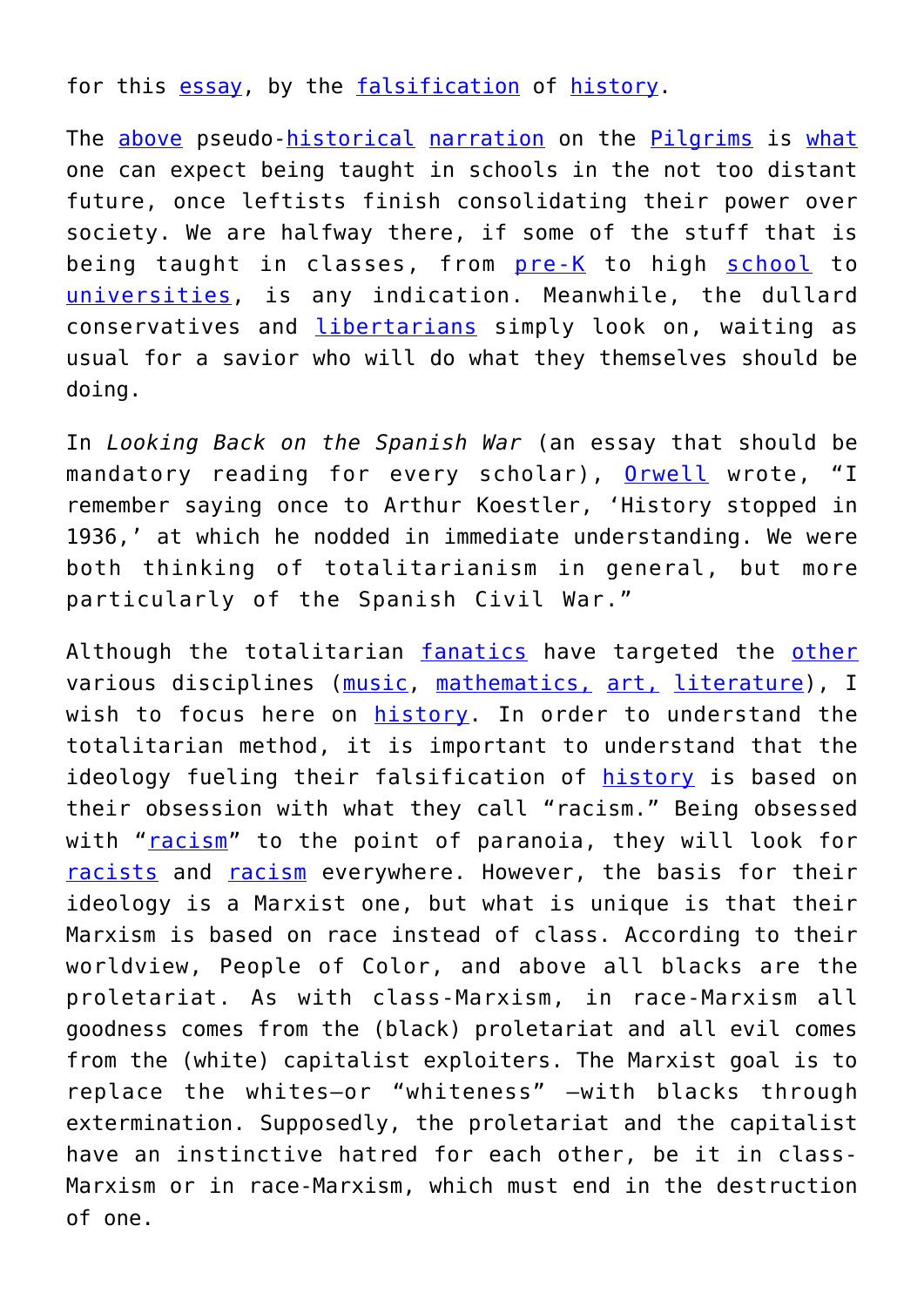Which is one reason why Black History Month lasts all year.

Those who have deeply studied the [history](https://www.amazon.com/The-Great-Terror-Robert-Conquest-audiobook/dp/B0028MK7WE/ref=sr_1_1?crid=2D47WJ98IJ7WW&keywords=the+great+terror&qid=1649188697&sprefix=the+great%2Caps%2C112&sr=8-1) of Marxist regimes will remember that [every](https://www.amazon.com/Soviet-Mind-Russian-Culture-Communism-ebook/dp/B00EQUPGRW/ref=sr_1_3?crid=1PN7Q21HJRDX7&keywords=science+under+communism&qid=1648544061&s=books&sprefix=science+under+communism%2Cstripbooks%2C84&sr=1-3) single [facet](https://www.amazon.com/Under-Stalin-Matthew-Cullerne-Bown/dp/0841912998/ref=sr_1_1?crid=2RCNPHHVNU8BK&keywords=art+under+stalin&qid=1648544013&s=books&sprefix=art+under+stalin%2Cstripbooks%2C84&sr=1-1) of their [societies,](https://www.amazon.com/The-Great-Terror-Robert-Conquest-audiobook/dp/B0028MK7WE/ref=sr_1_1?keywords=the+great+terror+by+robert+conquest&qid=1648544658&s=books&sprefix=the+great+terror%2Cstripbooks%2C89&sr=1-1) no [matter](https://www.amazon.com/Rise-Fall-T-D-Lysenko/dp/0231031831/ref=sr_1_7?crid=1OSNV5R15ZA2M&keywords=lysenko&qid=1648544158&s=books&sprefix=lysenko%2Cstripbooks%2C90&sr=1-7) how seemingly unrelated to [politics](https://www.amazon.com/Black-Book-Communism-Crimes-Repression/dp/0674076087/ref=sr_1_4?crid=1QBXP3Q6JDCA1&keywords=literature+and+communism&qid=1648544217&s=books&sprefix=literature+%2Cstripbooks%2C94&sr=1-4), were nevertheless [saturated](https://www.amazon.com/Evolution-Marxian-Biology-Social-Scene/dp/1512809039/ref=sr_1_1?crid=2HI8X23U5GN0O&keywords=Evolution%2C+Marxian+Biology+and+the+Social+Scene&qid=1648544621&s=books&sprefix=evolution%2C+marxian+biology+and+the+social+scene%2Cstripbooks%2C92&sr=1-1) with [Marxist](https://www.amazon.com/Psychotherapy-Soviet-Union-Classic-Reprint/dp/0267631502/ref=sr_1_1?crid=66U6AVKZXM1A&keywords=Psychotherapy+in+the+Soviet+Union&qid=1648544531&s=books&sprefix=psychotherapy+in+the+soviet+union%2Cstripbooks%2C84&sr=1-1) overtones, including [history](https://www.amazon.com/s?k=the+commissar+vanishes&i=stripbooks&crid=NGO3KHURUT2G&sprefix=the+commissar+vanishes%2Cstripbooks%2C83&ref=nb_sb_noss). We see this manifestation in our society as the totalitarians make bigger and bigger inroads and one should note that, throughout the falsification of facts and their mutilated viewpoint of history, there is intense [hatred.](https://www.newsbusters.org/blogs/nb/rich-noyes/2020/07/04/lefty-media-have-long-history-contempt-america)

It is true that falsifying [historical](https://thefederalist.com/2018/04/17/ap-u-s-history-textbook-implies-christians-bigots-reagan-racist-sexist/?utm_source=The+Federalist+List&utm_campaign=70ca678416-RSS_The_Federalist_Daily_Updates_w_Transom&utm_medium=email&utm_term=0_cfcb868ceb-70ca678416-83920093) facts in the [West](https://www.atlanticoquotidiano.it/quotidiano/quando-parlare-delle-foibe-era-vietato-intervista-a-daniele-moro/) by Marxists has been going on for decades. Only recently has the amount and intensity of historical mutilation exploded. They make the mutilations convincing, almost rational, through what Thomas Sowell referred to in his (oh so delicious phrase!) "verbal virtuosity," so that their intellectual vandalism almost seems reasonable. Worse, they [saturate](https://www.frontpagemag.com/fpm/2022/03/pizza-hut-teaches-kids-america-built-slavery-and-daniel-greenfield/) the culture with the falsified history. And, it is important to emphasize that *we are not fulminating against expressing a viewpoint or interpretation of historical events but, rather, the outright falsification of historical events and their details, i.e., of facts, carried out for totalitarian goals*.

Examples of Fake History

*To destroy a people, you must first sever their roots.* —Alexander Solzhenitsyn

The following are a tiny sample of the many lies which have permeated the culture:

- 1. blankets infected with **[smallpox](https://www.americanthinker.com/articles/2017/05/speaking_of_fake_history.html)** were often given to Indians by the U.S. Cavalry,
- 2. America lost the Vietnam War, the first time it lost any war,
- 3. politically, the Nazis were right-wing,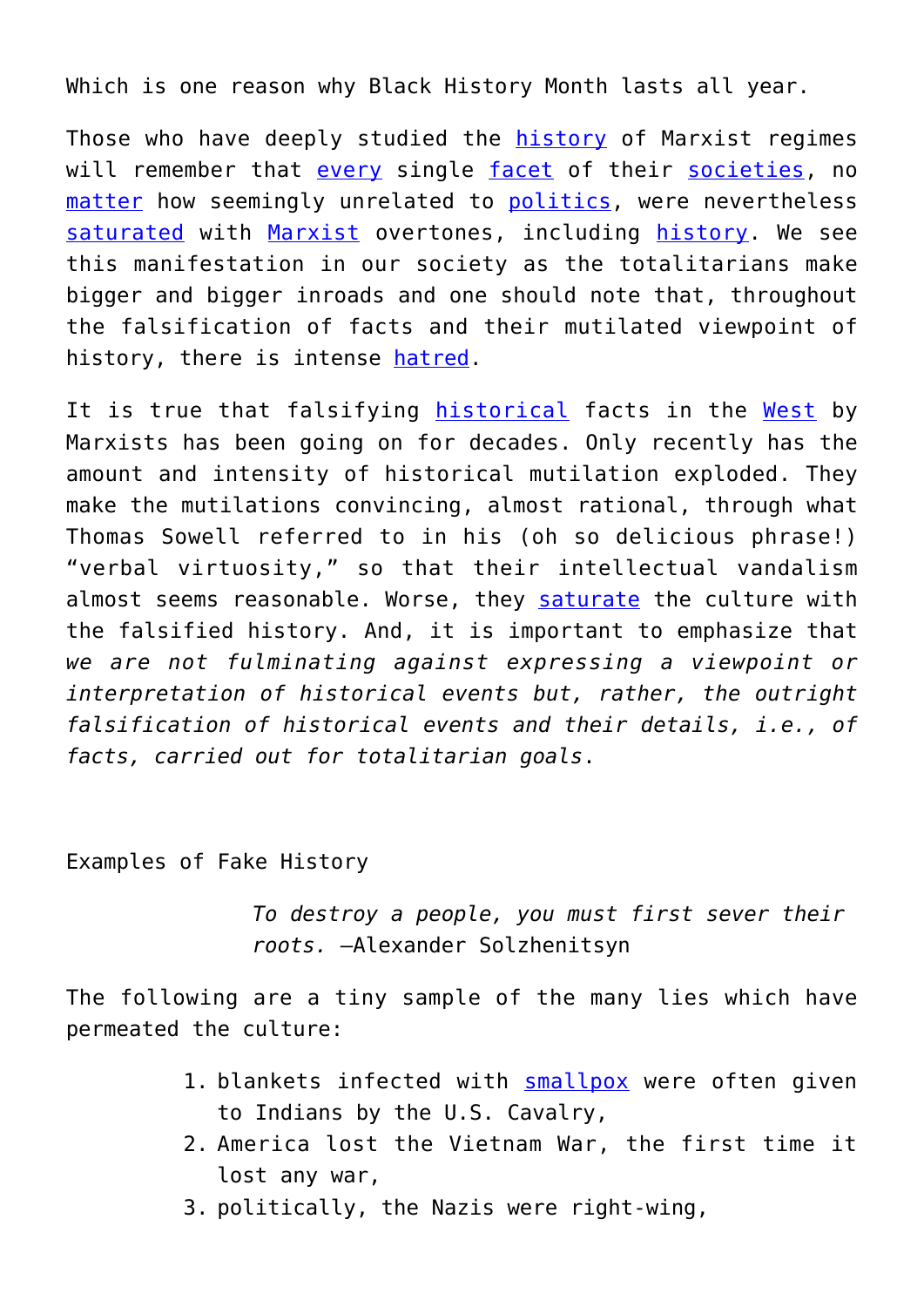- 4. Nelson Mandela ended apartheid and everybody has lived happily ever after in South Africa,
- 5. the blacklisted Hollywood [10](https://www.amazon.com/Hollywood-Traitors-Blacklisted-Screenwriters-Agents/dp/1621572064/ref=sr_1_1?crid=3V15FEVVVPJTE&keywords=hollywood+traitors&qid=1649858279&sprefix=hollywood+traitors%2Caps%2C98&sr=8-1) were heroic, innocent, and admirable, even when they supported the Nazis at the orders of the Communist Party,
- 6. Cuba became a paradise under Fidel Castro's dictatorship,
- 7. the trials resulting from the Haymarket Riots were a miscarriage of justice,
- 8. prior to Donald Trump, Richard Nixon was the personification of evil,
- 9. slavery was created by the white man and only the white man practiced slavery,
- 10. [Columbus](https://spectator.org/historical-falsification-columbus-crimes/) was sadistic, carrying out genocide in North and South America,
- 11. the Rosenberg [spies](https://www.americanthinker.com/blog/2017/07/the_rosenberg_story_never_changes.html) were innocent, victims of McCarthyism hysteria,
- 12. the [Spanish](https://www.orwellfoundation.com/the-orwell-foundation/orwell/essays-and-other-works/looking-back-on-the-spanish-war/) Civil [War](https://www.amazon.com/Los-Mitos-Guerra-Civil-Spanish/dp/8497340930/ref=sr_1_1?crid=2SMWETJBVKTKS&keywords=myths+of+the+spanish+civil+war&qid=1648743445&s=books&sprefix=myths+of+the+spanish+civil+war%2Cstripbooks%2C93&sr=1-1) has been covered in [layers](https://www.amazon.com/Comrades-Commissars-Lincoln-Battalion-Spanish/dp/0271058714/ref=sr_1_1?crid=HLIGFM2P83ST&keywords=comrades+and+commissars&qid=1648743174&s=books&sprefix=comrades+and+commissars%2Cstripbooks%2C91&sr=1-1) of propaganda that persist to this day,
- 13. the Democratic [Party](https://www.newsbusters.org/blogs/nb/scott-whitlock/2020/07/01/fake-history-usa-today-pretends-democrats-didnt-found-kkk-start) had no role in the KKK, slavery, Jim Crow laws, lynchings, or the American Civil War, and
- 14. American Communism has been portrayed in a positive [light](https://www.amazon.com/Comrades-Commissars-Lincoln-Battalion-Spanish/dp/0271058714/ref=sr_1_1?crid=HLIGFM2P83ST&keywords=comrades+and+commissars&qid=1648743174&s=books&sprefix=comrades+and+commissars%2Cstripbooks%2C91&sr=1-1) whereas anti-Communism has been demonized and caricatured.

But, of course, the current poster child for historical ignorance and falsification is Nikole Hannah-Jones' *[1619](https://www.americanthinker.com/articles/2019/08/we_must_say_no_to_the_1619_project_in_schools_comments.html) Project*, which replaces the Communist historian Howard Zinn's *A People's History of the United States* (notice the everpresent Marxist term, "People's"). The falsification of historical [facts](https://thefederalist.com/2021/08/05/the-1619-project-conveniently-overlooks-racist-past-of-the-democratic-party/?utm_source=newsletter&utm_medium=email&utm_campaign=the_federalist_daily_briefing_2021_08_05&utm_term=2021-08-07) in both books is unending, [which](https://thefederalist.com/2019/08/23/slavery-america-not-begin-1619-things-nyts-project-gets-wrong/?utm_source=The+Federalist+List&utm_campaign=d47657f787-RSS_The_Federalist_Daily_Updates_w_Transom&utm_medium=email&utm_term=0_cfcb868ceb-d47657f787-83920093) has [been](https://www.washingtonexaminer.com/news/not-the-way-to-do-history-princeton-university-historian-blasts-1619-project-as-historical-sloppiness-unworthy-of-pulitzer?utm_source=Examiner%20Today_05/06/2020&utm_medium=email&utm_campaign=WEX_Examiner%20Today&rid=10166) [pointed](https://dailycaller.com/2019/12/22/historians-rip-nyt-request-correction-1619-project/) [out](https://thefederalist.com/2021/10/01/debunking-the-1619-project-reveals-the-difference-between-history-and-propaganda/?utm_source=newsletter&utm_medium=email&utm_campaign=the_federalist_daily_briefing_2021_10_01&utm_term=2021-10-01) by bona fide historians. Such is her overall ignorance that she got the year [wrong](https://www.breitbart.com/education/2022/01/06/nikole-hannah-jones-to-critics-on-her-error-tweeting-incorrect-year-for-start-of-civil-war-it-is-what-it-is/) for the [start](https://www.breitbart.com/education/2022/01/06/nikole-hannah-jones-to-critics-on-her-error-tweeting-incorrect-year-for-start-of-civil-war-it-is-what-it-is/) of the American Civil War, that **[Europe](https://www.washingtonexaminer.com/news/1619-project-authors-latest-theory-racist-to-think-europe-is-a-continent)** is not a continent, that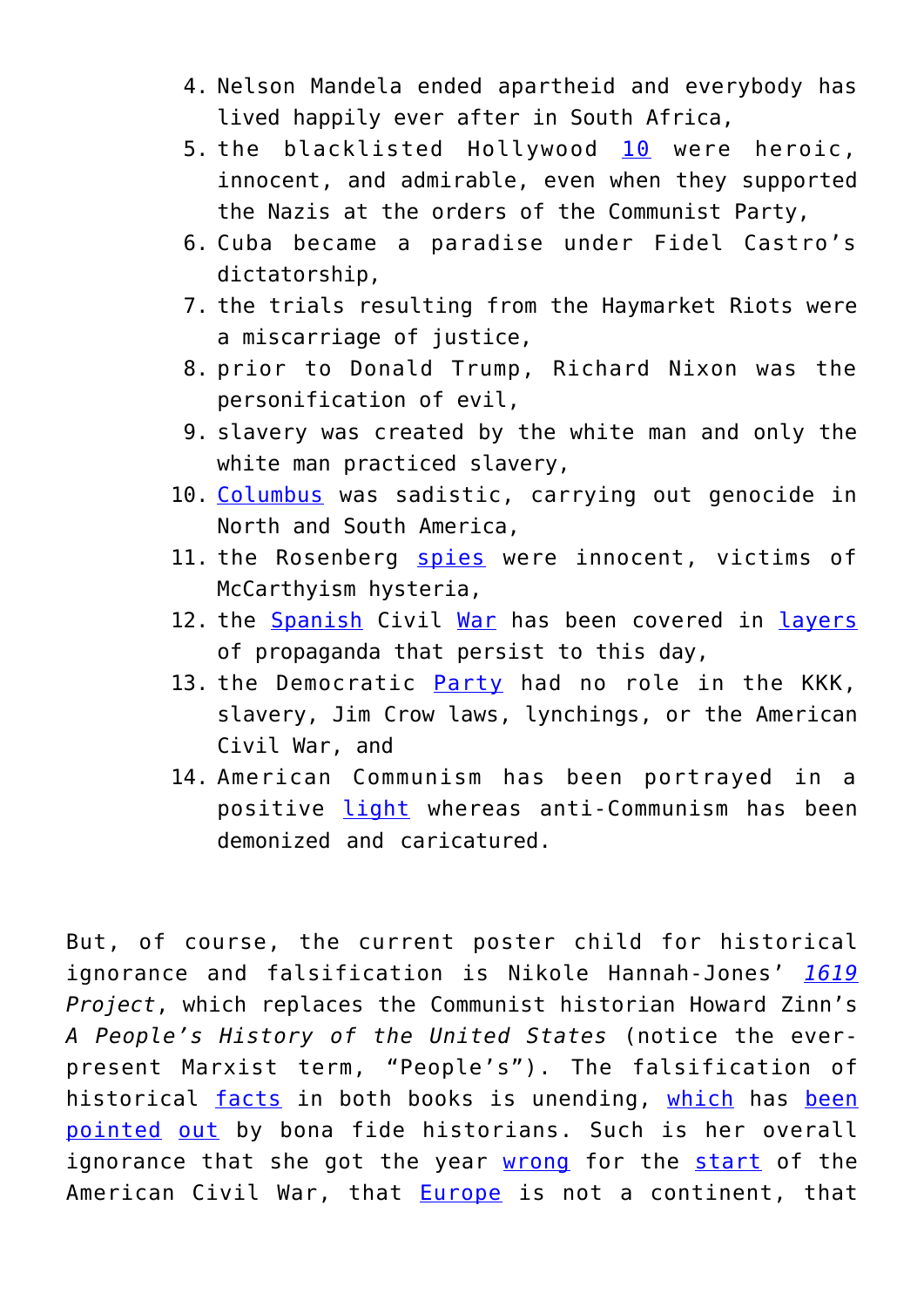thanks to Communism there is no [racial](https://notthebee.com/article/nikole-hannah-jones-says-communist-cuba-where-you-can-be-killed-for-wrongthink-has-the-least-inequality-and-has-ended-codified-racism-) discrimination in Cuba, that the atomic bomb was dropped in [Hiroshima](https://www.breitbart.com/politics/2021/11/12/nolte-pulitzer-winning-historian-nikole-hannah-jones-deletes-dumbest-possible-hiroshima-hot-take/) because a lot of money had been spent on it and so had to be used, and that parents should have no say so in what is being taught in [schools](https://thefederalist.com/2021/12/28/nikole-hannah-jones-says-what-the-rest-of-the-left-wont-admit-out-loud/?utm_source=rss&utm_medium=rss&utm_campaign=nikole-hannah-jones-says-what-the-rest-of-the-left-wont-admit-out-loud&utm_term=2021-12-29) so the children can be [more](https://www.bizpacreview.com/2021/12/30/dr-carol-swain-1619-projects-nikole-hannah-jones-outed-herself-as-an-author-of-creative-fiction-1182350/?utm_medium=Newsletter&utm_source=Get%20Response&utm_term=EMAIL&utm_content=Newsletter&utm_campaign=bizpac) easily indoctrinated into [hating](https://www.bizpacreview.com/2022/04/11/historically-inaccurate-1619-project-perfect-tool-for-making-angry-anti-american-activists-critic-says-1224353/?utm_medium=Newsletter&utm_source=Get%20Response&utm_term=EMAIL&utm_content=Newsletter&utm_campaign=bizpac) America and hating white people.

One would think that any rational person, any scholar with even a scintilla of integrity, would have nothing to do with such a person or her book, but like Zinn's book, Jones' [book](https://amgreatness.com/2020/02/03/universities-are-complicit-in-1619-projects-disgusting-swindle) is being used in [schools](https://www.frontpagemag.com/fpm/2022/03/big-money-behind-push-1619-project-education-mary-grabar/) for indoctrination by Marxist school administrators and teachers, and, it is welcomed by the [race](https://www.newsbusters.org/blogs/nb/donovan-newkirk/2021/01/26/race-baiter-sharpton-hails-fake-history-nyts-1619-project) hustlers. In fact, [Jones](https://thefederalist.com/2021/07/02/academics-explain-why-nikole-hannah-joness-tenure-at-unc-is-bogus/?utm_source=newsletter&utm_medium=email&utm_campaign=the_federalist_daily_briefing_2021_07_03&utm_term=2021-07-03) was offered a *tenured* position at the University of North Carolina at [Chapel](https://thefederalist.com/2021/07/02/elevating-nikole-hannah-jones-is-about-the-left-redefining-truth/?utm_source=newsletter&utm_medium=email&utm_campaign=the_federalist_daily_briefing_2021_07_03&utm_term=2021-07-03) Hill by the leftist administrators that have that university in a stranglehold. There was some uncharacteristic pushback and Jones left in a huff for another university which also welcomed her with open arms.

There is one more point and it is in regards to two of the tactics employed by the present-day totalitarians that makes them so powerful and so dangerous. One is that they zero in and systematically worm themselves into positions of power within different institutions. The second is that, once in power, they give all sorts of unmerited awards to fellow totalitarians in order to legitimize them (and, in the process, nullify the worth of the awards). Case in point, again, is Jones. Such a person who has displayed her deep ignorance again and again has been awarded the Pulitzer Prize, the MacArthur Genius Award (another recipient was a bat-shit crazy feminist who claimed that Beethoven's  $9<sup>th</sup>$  Symphony was about [rape](https://www.liquisearch.com/susan_mcclary/the_beethoven_and_rape_controversy)), a Peabody Award, two George Polk Awards, the National Magazine Award, and the John Chancellor Award for Distinguished Journalism. Truly an intellectual giant, according to these accolades.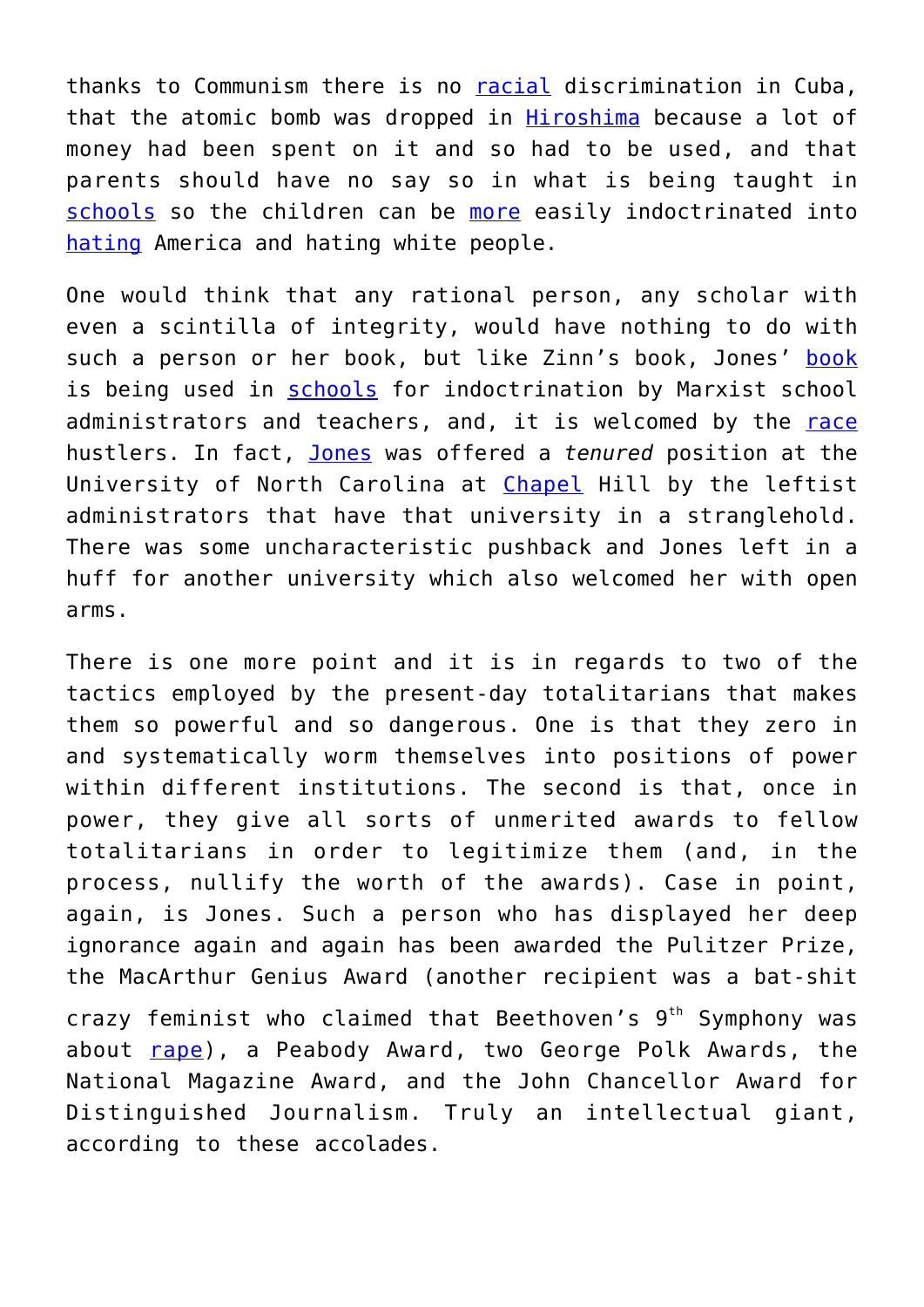The Schopenhauer Outlook

*The most effective way to destroy a people is to deny and obliterate their own understanding of their history.* —Orwell

This is another recently adopted tactic by leftists. I [name](https://www.amazon.com/Sex-Science-Beethoven-Could-Anyone-ebook/dp/B088M3HVK1/ref=sr_1_1?crid=1AACE23XA94KY&keywords=sex+science+and+beethoven&qid=1648862224&s=books&sprefix=sex+science+and+beethoven%2Cstripbooks%2C128&sr=1-1) it The Schopenhauer Outlook because the German philosopher's outlook on life was absurdly one dimensional. Here is Schopenhauer on [life](https://aeon.co/essays/for-schopenhauer-happiness-is-a-state-of-semi-satisfaction):

If you led the most unrepentant optimist through the hospitals, military wards, and surgical theatres, through the prisons, torture chambers and slave stalls, through battlefields and places of judgment, and then open for him all the dark dwellings of misery that hide from cold curiosity, then he too would surely come to see the nature of this best of all possible worlds.

Imagine! He says ignore beautiful scenery. Ignore good food and drink. Ignore good company. Ignore beautiful people. Ignore beautiful architecture, music, sports, and literature. Focus only on disease, swamps, gruel, boorish people, shacks, rap, and books written by Stephen King. That is what life is really all about.

Leftists look at the history of the great men of America, universally admired except by them. They ignore all of the wonderful achievements of Jefferson, Washington, etc. because they owned slaves. Like just about everyone else in the entire world. Including their precious Africans and Native Americans. Simply put, the good that these men did far outweigh any bad that they may have done. If they failed to live up to their ideals in every moment and every aspect of their lives, leftists say we should cancel their existence.

Additionally, we are supposed to believe—this is implied—that they were the only people who owned slaves, and, that they did nothing else of consequence.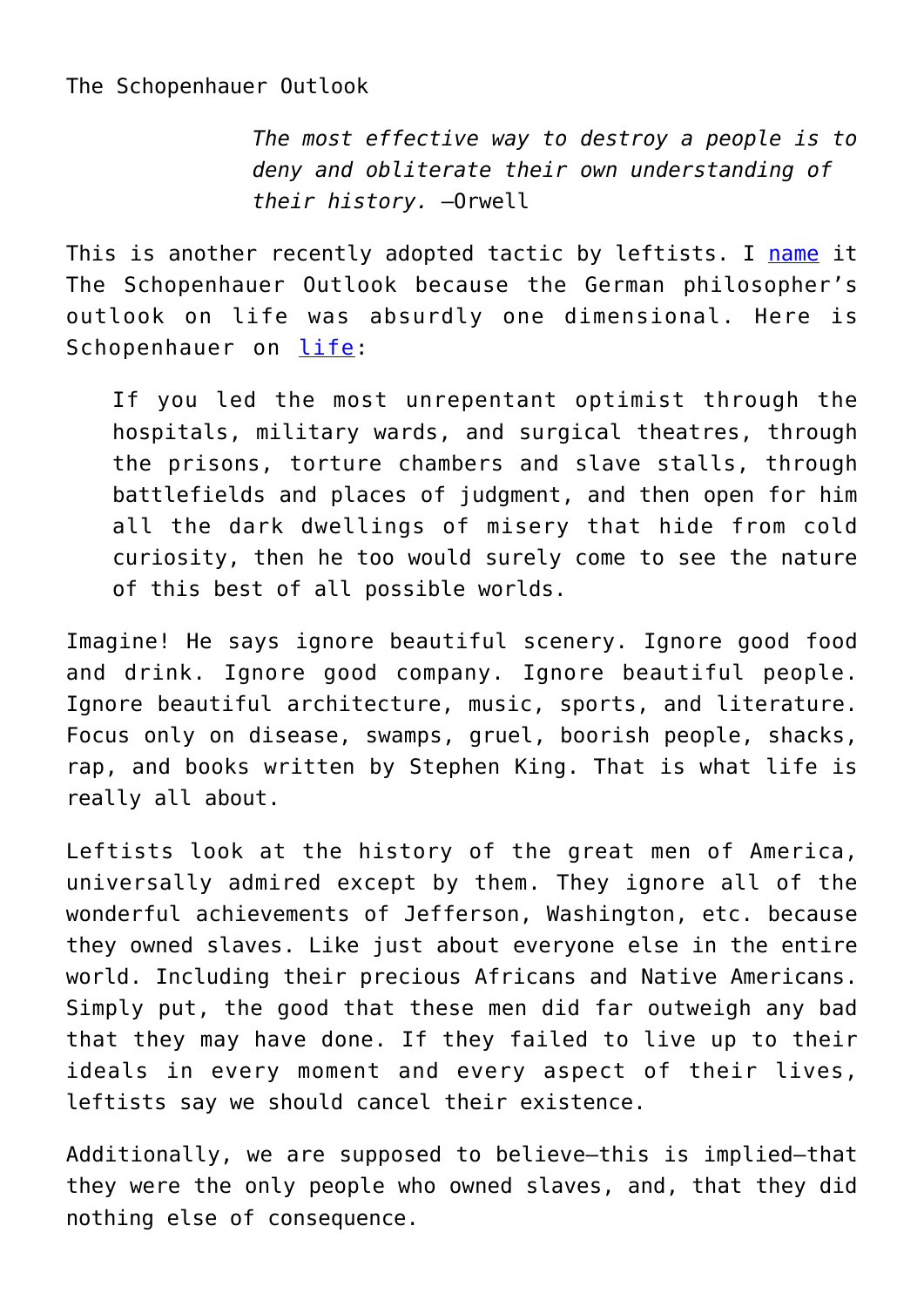Hence, the vandalized and toppled statues of these, and other, great men.

Initially, liberals said they were toppling Confederate statues, snarling as they did so, because they represented—what else? —racism. Except … it did not stop [there.](https://issuesinsights.com/2020/06/24/what-happens-after-all-the-statues-come-down-the-chavez-ification-of-america/) And now we see their real motivation, for they have either vandalized or toppled or mutilated the great men and women of history—including those who *opposed* slavery: Thomas [Jefferson,](https://dailycaller.com/2021/11/22/city-hall-removes-statue-thomas-jefferson-history-slave-owner/?utm_source=piano&utm_medium=email&utm_campaign=2906&pnespid=r754UXVJP7EX1vrZoze1Aszcrh_oRYR5Mey1xvZ3tRFmU0joPofgNMu2TaDdcy.Hb.HQsPP2) Raoul Wallenberg, Stevie Ray Vaughan, Julius Caesar, Earl Grey, Robert the Bruce, Caesar Rodney, George Washington, General Kosciuszko, Abigail Adams, Calvin Griffith, Charles [Dickens,](https://www.frontpagemag.com/fpm/2021/10/we-havent-been-invaded-barbarians-armando-sim%C3%B3n/) Winston Churchill, Napoleon, Robert E. [Lee,](https://www.cbsnews.com/news/robert-e-lee-statue-removed-richmond-virginia-capital/) Christopher [Columbus,](https://spectator.org/historical-falsification-columbus-crimes/) Frederick [Douglass](https://www.washingtonexaminer.com/news/frederick-douglass-statue-in-new-york-removed-from-base-and-damaged?utm_source=Examiner%20Today_07/06/2020&utm_medium=email&utm_campaign=WEX_Examiner%20Today&rid=10166), [Joan](https://aleteia.org/2017/08/17/joan-of-arc-caught-up-in-statue-toppling-movement/) of Arc, Louis XVI , Ulysses Grant, Jesus, [Mary,](https://www.boston.com/news/crime/2020/07/12/mary-statue-dorchester-arson-investigation/) Theodore [Roosevelt,](https://www.breitbart.com/politics/2020/06/21/teddy-roosevelt-statue-to-be-removed-from-museum-of-natural-history/) St. Junípero [Serra](https://thefederalist.com/2020/06/23/everywhere-statues-are-torn-down-by-the-mob-history-promises-people-are-next/), Andrew Jackson, Miguel de [Cervantes,](https://www.expansion.com/sociedad/2020/06/20/5eee4837468aebc37e8b457e.html) William [McKinley](https://www.gopusa.com/statues-of-columbus-washington-and-lincoln-among-lightfootss-list-of-40-controversial-monuments/), Hans Christian Heg, Mahatma [Gandhi](https://www.frontpagemag.com/fpm/2021/10/we-havent-been-invaded-barbarians-armando-sim%C3%B3n/) and Abraham Lincoln have also been vandalized by other like-minded leftists here [and](https://www.breitbart.com/europe/2021/01/13/historical-wokery-british-war-heros-statue-set-to-be-removed-by-blm-inspired-council/) [abroad](https://venezuelanalysis.com/analysis/755?artno=1300) (Earl Grey, Ulysses Grant, and Abraham [Lincoln,](https://www.washingtonexaminer.com/news/we-are-tearing-this-statue-down-protesters-target-memorial-to-emancipated-slaves?utm_source=Examiner%20Today_06/24/2020&utm_medium=email&utm_campaign=WEX_Examiner%20Today&rid=10166) if you did not know, both abolished slavery while Abigail Adams was an abolitionist). In Boston, the resident Red Guards also vandalized the [Glory](https://cms.frontpagemag.com/fpm/2020/06/there-are-heroes-whose-statues-black-lives-matter-daniel-greenfield) monument of the Civil War's African-American 54th Regiment, along with the Holocaust Memorial.

When one destroys the statue of someone famous one is destroying a part of history. That is what other totalitarians—China's Red Guards and Islam's ISIS—attempted, and now American leftists are trying. And, whereas anyone opposing the vandalism of ISIS and the Red Guards would have been met by deadly violence, nowadays anyone opposing our totalitarians is met by … Twitter?

Yes, no one physically opposes them.

In contrast, at present we see the Ukrainian people fighting like lions to protect their country. Which doesn't say much for Americans.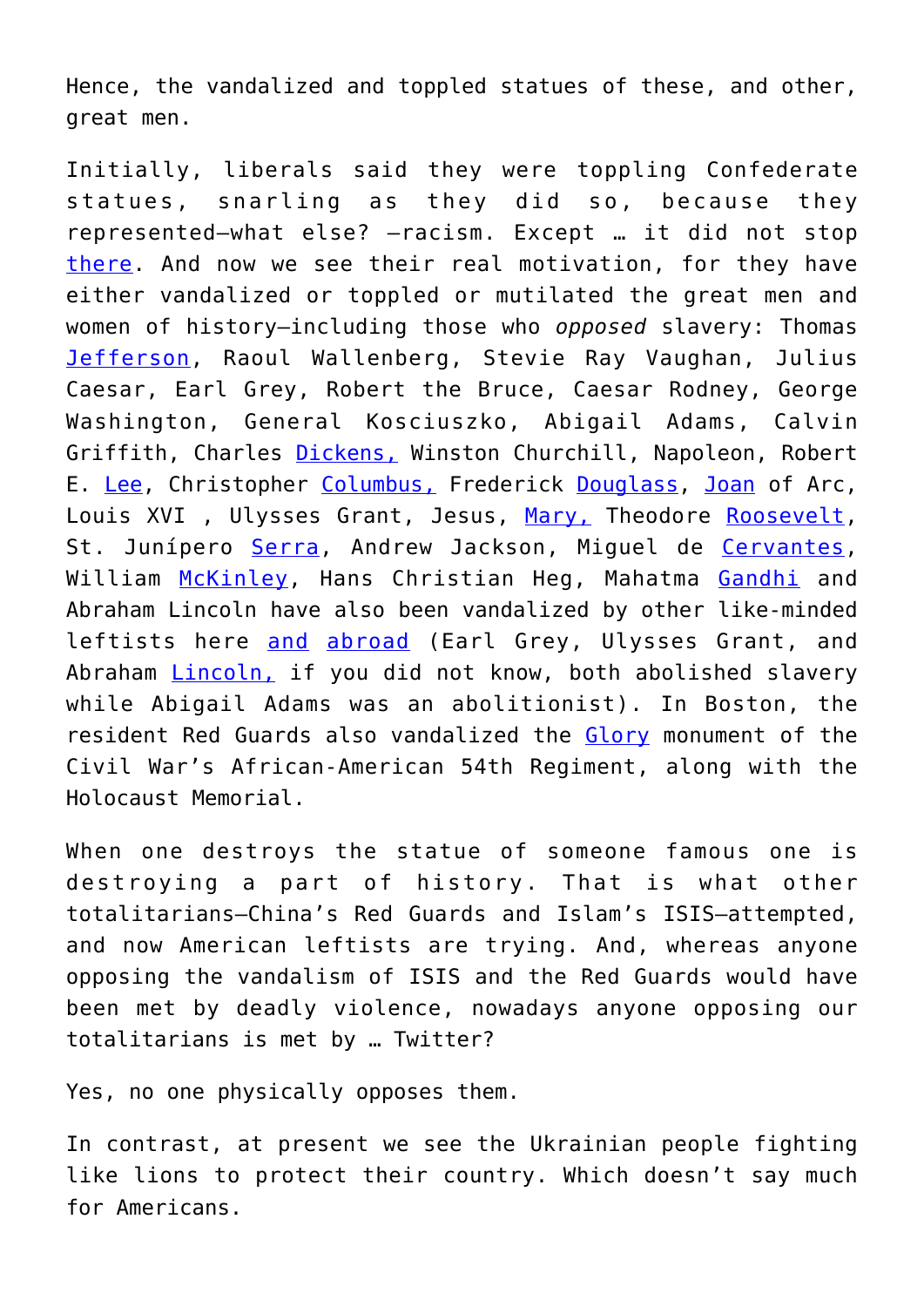Or Canadians.

Or the British.

Cultural Appropriation and Historical Appropriation

*The first step in liquidating a people is to erase its memory. Destroy its books, its culture, its history. Then have somebody write new books, manufacture a new culture, invent a new history. Before long that nation will begin to forget what it is and what it was. The world around it will forget even faster.* —Milan Kundera, *The Book of Laughter and Forgetting*

The term "cultural appropriation" (i.e., theft) originated by the totalitarians about five years back to condemn white people for appreciating other [cultures.](https://www.americanthinker.com/blog/2021/04/stop_me_before_i_steal_another_culture.html) Accusations were leveled against whites playing [jazz](https://www.amherst.edu/media/view/91803/original/Hall%252B-%252BAfrican-American%252BMusic%252B-%252BDynamics%252Bof%252BAppropriation%252Band%252BInnovation.pdf) music, [practiced](https://fox40.com/news/local-news/yoga-studio-black-lives-matter-dispute-over-advertised-rap-yoga-class/) [yoga,](https://www.kzoo.edu/praxis/yoga/#Lillie) celebrating [Cinco](https://www.campusreform.org/?ID=10859&utm_campaign=CampusWire&utm_source=hs_email&utm_medium=email&utm_content=62718443&_hsenc=p2ANqtz-_Tuk9bvLRqgNsE0GBDCTZxxAi-TivmWjjuUEkt3-k0ckddmmo89vce8cYcB2DXt03H2WbzgO5W-Cl55g0webwJzhCuXQ&_hsmi=62718443) de Mayo, performing *The [Mikado,](https://www.campusreform.org/?ID=10797)* displaying [kimonos](https://whyevolutionistrue.com/2016/02/24/kimono-wednesdays-cancelled-at-bostons-museum-of-fine-arts-panel-convened-to-discuss-this-cultural-appropriation/) (incidentally, Japanese [have](https://www.youtube.com/watch?v=0pXotxxYFlk) no objections to Americans wearing or displaying kimonos, on the contrary), cooking or [eating](https://www.uhclthesignal.com/wordpress/2018/10/15/cultural-appropriation-vs-appreciation-dont-tex-mex-mexican-food/) Mexican food, cooking or [eating](https://time.com/5620471/chinese-food-cultural-appropriation/) Chinese food, and so on.

Needless to say, that the accusation of cultural appropriation has been used in trying to eradicate yet another American holiday, [Halloween,](https://dailycaller.com/2018/10/22/a-politically-correct-halloween/) along with Thanksgiving, [Fourth](https://www.americanthinker.com/blog/2018/12/the_war_on_christmas_and_thanksgiving_and_columbus_day_and.html) of July and Christmas (Gonzaga University's (or is it Gonzo) Queer Student Union President Jeffrey [Goong](https://www.campusreform.org/?ID=11446&utm_campaign=CampusWire&utm_source=hs_email&utm_medium=email&utm_content=67009434&_hsenc=p2ANqtz-9PaWd8kfQfhsUY5v3r3P5MLhY-C54oBpZ2MMH6ES1-X3gS264JmJS0fB36NLtfsQRgL0mVezREEGIetdlTTh7IRiey-w&_hsmi=67009434) suggested that people would commit suicide in seeing Halloween costumes that were instances of cultural appropriation). It should be emphasized that most of the outrage concerning instances of this "crime" are *not* the natives of the culture in question but, rather, the Liberal White Saviors.

However, like the term "hate crimes" that originated as simply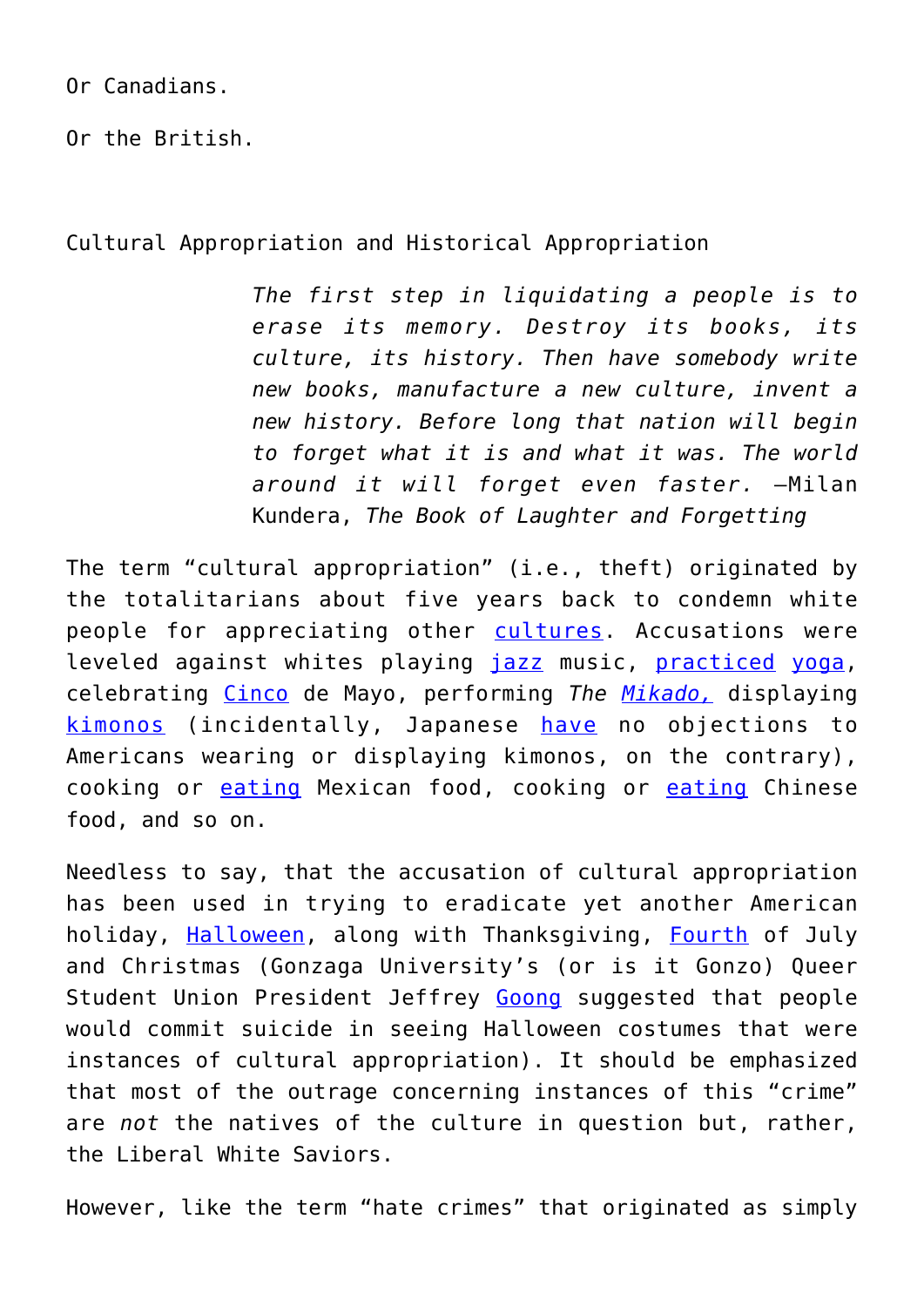virtue signaling to be attached to (already) illegal crimes and thought to apply only to white offenders is now also being used against black offenders, so is the idea of cultural appropriation, except that in cultural appropriation by whites occurred as appreciation of other cultures, cultural appropriation of white culture by blacks is actual theft—historical theft.

Ramses the Great, a redhead, has been referred to as being [black.](https://atlantablackstar.com/2016/01/14/ramses-great-black-man-nile-pride-africa/) The [Greek](https://aeon.co/essays/when-homer-envisioned-achilles-did-he-see-a-black-man?utm_source=Aeon+Newsletter&utm_campaign=63d9f9bad7-EMAIL_CAMPAIGN_2018_12_19_12_42&utm_medium=email&utm_term=0_411a82e59d-63d9f9bad7-69519345) hero Achilles is now being portrayed as black. Beethoven is [being](https://www.breitbart.com/europe/2020/12/18/brussels-art-centre-celebrates-black-beethoven-birthday/) portrayed as black. The Norwegian ruler, Jarl Haakon, is being portrayed as a [black](https://notthebee.com/article/-netflix-turned-jarl-haakon-the-last-pagan-ruler-of-norway-into-a-black-woman-in-its-new-vikings-show) … woman. [Anne](https://www.youtube.com/watch?v=3lO_u37JWZo) Boleyn is [being](https://www.takimag.com/article/all-the-worlds-a-stage/) portrayed as [black.](https://www.smithsonianmag.com/smart-news/who-was-first-woman-color-bring-anne-boleyns-story-screen-180977882/) Joan of Arc is being portrayed as [black.](https://www.bbc.com/news/world-europe-43168244) In the video game *Dominations*, Hannibal is portrayed as [black.](https://www.theguardian.com/film/2018/aug/17/why-dev-patel-in-dickens-could-change-film-for-ever) David Copperfield is [being](https://www.theguardian.com/film/2018/aug/17/why-dev-patel-in-dickens-could-change-film-for-ever) portrayed as Indian. Robin Hood's right [hand](https://aelarsen.wordpress.com/2015/12/26/robin-hood-princes-of-thieves-black-muslims-in-medieval-england/) man has twice been cast in films as being black. And several of Jane Austen's characters are [black](https://www.americanthinker.com/blog/2021/01/embridgertonem_and_racism.html). Barnes & Nobel, in honor of Black History Month Which Lasts All Year, offered literary classics like *Moby Dick, The Wonderful Wizard of Oz, Emma, Alice's Adventures in Wonderland,* with the characters on the book cover being [black.](https://www.huffpost.com/entry/barnes-noble-black-history-month_n_5e3b5eb7c5b6bb0ffc0abfd7) The same can be said of comic book characters.

The theft of white history (and [literature\)](https://www.rt.com/news/553378-university-removes-jane-austen/) by blacks and/or Liberal White Saviors is not new. An equally laughable attempt was [made](https://www.amazon.com/Not-Out-Africa-Afrocentrism-Republic/dp/046509838X/ref=sr_1_1?crid=30OHRVMEF9FAB&keywords=not+out+of+africa&qid=1649009200&sprefix=not+out+of+africa%2Caps%2C249&sr=8-1) decades ago and went nowhere. Notice, though, that the same type of individuals who became outraged at cultural appreciation by whites see nothing wrong with historical appropriation by blacks.

The Present as History

*We know they are lying, they know they are lying, they know we know they are lying, we know they know we know they are lying, but they are still lying.* —Alexander Solzhenitsyn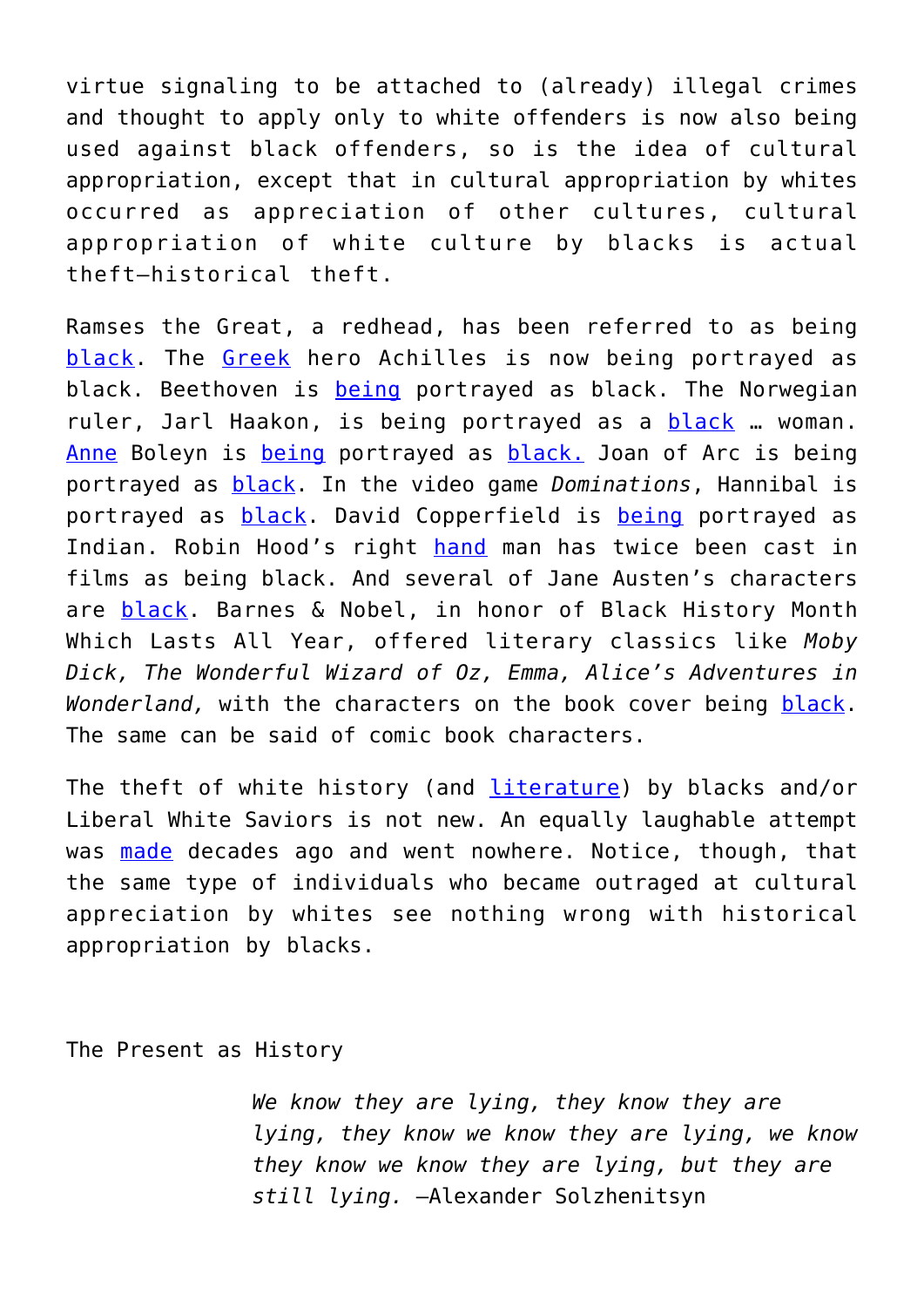Since current events will automatically become history, it is understandable why there is currently a [censorship](https://www.breitbart.com/tech/2020/11/06/twitters-censors-rand-paul-post-about-historical-voter-fraud-then-uncensors-it/) being enforced, and [why](https://dailycaller.com/2018/12/13/history-red-christmas-trees/) [there](https://www.thegatewaypundit.com/2022/01/disgraceful-msnbc-host-calls-historic-canadian-trucker-convoy-cult-video/?utm_source=Email&utm_medium=the-gateway-pundit&utm_campaign=dailyam&utm_content=daily) is falsification of [details](https://amgreatness.com/2022/03/28/the-secret-leftist-plot-to-restore-kavanaughs-and-my-reputation/) of [current](https://www.breitbart.com/tech/2020/07/07/wikipedia-editors-censor-rayshard-brooks-criminal-history/) [events.](https://www.washingtonexaminer.com/opinion/abc-news-distorts-history-facts-to-defend-joe-bidens-stalled-agenda?utm_source=deployer&utm_medium=email&utm_campaign=Beltway+Confidential&utm_term=Postup) What happens [today](https://americanwirenews.com/black-lives-matter-shows-how-liberal-groups-weaponize-social-media-censorship/?utm_medium=Newsletter&utm_source=Get%20Response&utm_term=EMAIL&utm_content=Newsletter&utm_campaign=bizpac) in the public arena will inevitably become history. I will not dwell on this too long, sufficing to systematize the falsification of present history into two tactics: (1) [fake](https://rumble.com/vpguuz-the-10-biggest-lies-about-kyle-rittenhouse-case-debunked.html?mref=6zof&mc=dgip3&utm_source=newsletter&utm_medium=email&utm_campaign=The+Quartering&ep=2) [news](https://thefederalist.com/2021/09/22/the-white-house-and-medias-border-lies-are-collapsing-live-on-tv/?utm_source=newsletter&utm_medium=email&utm_campaign=the_federalist_daily_briefing_2021_09_23&utm_term=2021-09-23), [that](https://hotair.com/archives/jazz-shaw/2021/02/28/nbc-rushes-explain-crimes-asians-arent-always-hate-crimes/?utm_source=piano&utm_medium=email&utm_campaign=2906&pnespid=2LE0q6NAGlaNlKOpuJQFSa_VJ.bphrF1GutwOP5g) is, [when](https://thefederalist.com/2020/09/14/cnn-erases-bay-of-pigs-award-to-accuse-trump-of-making-it-up/) [outright](https://thefederalist.com/2021/09/27/new-york-times-invents-yet-another-false-story-to-smear-trump-administration/?utm_source=newsletter&utm_medium=email&utm_campaign=the_federalist_daily_briefing_2021_09_27&utm_term=2021-10-09) [lies](https://www.americanthinker.com/blog/2021/05/schadenfreude_overload_ny_times_covid_beat_reporter_discredits_her_own_coverage_and_then_deletes_smoking_gun_tweet.html) are [being](https://www.thegatewaypundit.com/2021/04/cbs-news-edits-police-bodycam-footage-right-left-edges-trimmed-away-omit-portion-video-13-yr-old-adam-toledo-seen-holding-firearm/?utm_source=Email&utm_medium=the-gateway-pundit&utm_campaign=dailypm&utm_content=daily) [fed](https://notthebee.com/article/media-carried-out-a-massive-industrial-grade-fake-news-operation-in-virginia-last-week-and-now-theyre-being-forced-to-correct-the-record) to the [public](https://www.dailymail.co.uk/news/article-10088027/Katie-Couric-admits-editing-Ruth-Bader-Ginsburg-interview-protect-late-justice.html), [thereby](https://www.newsbusters.org/blogs/nb/nicholas-fondacaro/2020/12/06/deceitful-nbc-edits-video-restaurant-owner-exposing-nbc) [becoming](https://www.newsbusters.org/blogs/nb/geoffrey-dickens/2020/11/16/cnn-and-msnbc-blame-trump-supporters-violence-million-maga) [official](https://www.thegatewaypundit.com/2021/05/years-harassing-president-united-states-donald-trump-ny-times-finally-admits-lie-behind-corrupt-mueller-investigation-including-peepee-lie-never-materializ/?utm_source=Email&utm_medium=the-gateway-pundit&utm_campaign=dailyam&utm_content=daily) ["facts"](https://www.thegatewaypundit.com/2021/04/breaking-project-veritas-cnn-director-admits-network-engaged-propaganda-remove-trump-presidency-video/?utm_source=Email&utm_medium=the-gateway-pundit&utm_campaign=dailypm&utm_content=daily) and (2) [news](https://dailycaller.com/2021/06/10/anti-trump-corporate-media-lafayette-square-mlk-bust-wiretapped-nice-people-white-supremacy-fake-news/?utm_source=piano&utm_medium=email&utm_campaign=2360&tpcc%3D=newsletter&pnespid=ivs3q6ZRXx2N6NBnu.lNSzIJyXjuHEbSPYz0.ydv) [blackout](https://www.theepochtimes.com/mkt_morningbrief/project-veritas-releases-fox-26-reporters-censorship-clips_3860419.html?utm_source=Morningbrief&utm_medium=email&utm_campaign=mb-2021-06-16&mktids=9c40eec5ae565e091e76fb95ae00c2dd&est=jq%2Ftu2o3PsC0K9hHlcKVHqbope9Zn1IunJ3kzNuZUo3tlV1764IpYShMV9XynA%3D%3D), [which](https://www.newsbusters.org/blogs/nb/nicholas-fondacaro/2021/10/25/washpost-stealth-edited-loudoun-rape-story-gender-fluid) is the [deliberate](https://www.newsbusters.org/blogs/nb/nicholas-fondacaro/2021/09/16/cbs-nbc-disregard-durham-indictment-lawyer-tied-dnc-clinton) [suppression](https://notthebee.com/article/the-hunter-biden-cover-up-shows-how-far-gone-our-media-is) of [important](https://thefederalist.com/2021/01/25/here-are-all-the-riots-that-democrats-and-the-media-are-choosing-to-ignore/) [contemporary](https://www.newsbusters.org/blogs/nb/tim-graham/2021/12/08/column-networks-skip-trouble-kamalas-camp) [facts](https://www.newsbusters.org/blogs/nb/brad-wilmouth/2020/11/29/media-ignore-murder-illegal-alien-who-could-have-been-deported) in [the](https://www.thegatewaypundit.com/2022/01/jan-6-remembered-ignored-media-elites-fbi-list-20-individuals-capitol-january-6th-appear-connected-antifa-far-left-groups/?utm_source=Email&utm_medium=the-gateway-pundit&utm_campaign=dailyam&utm_content=daily) not unreasonable [expectation](https://www.newsbusters.org/blogs/nb/bill-dagostino/2022/02/22/video-behold-all-nonsense-networks-covered-instead-durham) that if a [tree](https://www.americanthinker.com/blog/2021/12/pharma_scientists_admit_the_covid_vaccines_can_cause_blood_clots.html) falls in the [forest](https://www.thegatewaypundit.com/2021/12/big-lie-powers-overcount-covid-deaths-undercount-vaccine-deaths-money-power/?utm_source=Email&utm_medium=the-gateway-pundit&utm_campaign=dailypm&utm_content=daily) and no [one](https://www.americanthinker.com/blog/2021/09/jet_blue_passenger_chokes_flight_attendant_storms_cockpit_but_most_media_most_neglect_to_mention_he_shouted_allah_as_he_attempted_to_hijack_the_plane.html) is [around](https://www.americanthinker.com/blog/2021/10/suspect_arrested_for_assassinating_brit_mp_is_finally_named_by_police_but_the_new_york_times_wont_print_his_name_ali_harbi_ali.html) to [hear](https://notthebee.com/article/surprise-surprise-entire-corporate-media-refuses-to-cover-johns-hopkins-study-showing-that-lockdowns-were-pointless) it, [the](https://amgreatness.com/2022/01/10/the-likely-cause-of-the-media-blackout-on-imploding-whitmer-kidnapping-plot/) tree's [fall](https://www.manhattan-institute.org/why-cant-we-talk-about-the-murder-wave) has not [made](https://www.bizpacreview.com/2022/01/20/heres-how-disgraceful-lib-media-whitewashed-and-outright-ignored-horrific-stabbing-of-brianna-kupfer-1190979/?utm_medium=Newsletter&utm_source=Get%20Response&utm_term=EMAIL&utm_content=Newsletter&utm_campaign=bizpac) a [noise.](https://www.takimag.com/article/straight-shooters/) The [falsification](https://www.theepochtimes.com/media-caught-in-a-cover-up-of-hunter-bidens-laptop-story-sen-johnson_4380698.html?utm_source=News&utm_campaign=breaking-2022-04-04-1&utm_medium=email2&est=oVhvld26AP%2FOBvvYuRXSJ68pRl2nThMzkknRddQiTPRCd%2FUZPqdr%2FW6uDCUTXQ%3D%3D) of [present](https://www.takimag.com/article/yellow-imperil/) [history](https://www.theepochtimes.com/three-ways-americas-mainstream-media-resemble-communist-media_3599102.html?utm_source=news&utm_medium=email&utm_campaign=breaking-2020-11-30-4) is [successful](https://www.frontpagemag.com/fpm/2022/04/media-ripped-ignoring-christian-persecution-frontpagemagcom/) [only](https://www.thegatewaypundit.com/2022/01/jan-6-remembered-ignored-media-fbi-antifa-blm-activists-posting-photos-bragging-online-storming-us-capitol-jan-6/?utm_source=Email&utm_medium=the-gateway-pundit&utm_campaign=dailypm&utm_content=daily) because [they](https://www.washingtonexaminer.com/opinion/never-let-truth-get-in-the-way-of-a-good-woke-story?utm_source=deployer&utm_medium=email&utm_campaign=Beltway+Confidential&utm_term=www.washingtonexaminer.com&utm_content=20210402152416) are [almost](https://thefederalist.com/2020/10/24/joe-biden-says-democrats-created-the-most-extensive-and-inclusive-voter-fraud-organization-in-american-history/) unopposed by dullard conservatives and libertarians and not [because](https://www.newsbusters.org/blogs/nb/scott-whitlock/2022/04/04/last-two-months-nets-buried-border-crisis-and-its-about-get-much) of [any](https://www.bizpacreview.com/2022/04/05/blm-reportedly-scrambles-to-kill-story-covering-6m-california-home-purchased-with-donations-1221649/?utm_medium=Newsletter&utm_source=Get%20Response&utm_term=EMAIL&utm_content=Newsletter&utm_campaign=bizpac) [validity](https://notthebee.com/article/watch-rep-jim-jordan-drop-straight--on-the-house-floor-for-5-straight-minutes) in the [mendacity.](https://www.washingtonexaminer.com/opinion/democrats-and-the-left-wing-media-are-hiding-the-brooklyn-subway-shooters-history-of-racism-and-anti-white-bigotry?utm_source=deployer&utm_medium=email&utm_campaign=Beltway+Confidential&utm_term=Postup) Worse, as I have [noted](https://www.newenglishreview.org/articles/emotions-as-cement/?) elsewhere, [such](https://www.newsbusters.org/blogs/nb/bill-dagostino/2022/04/13/journalists-have-learned-nothing-laptop-fiasco-and-theyre-not) falsification of present history becomes stubbornly persistent if strong emotions accompany the presentation of these falsehoods. Instances of the falsification of today's news/tomorrow's history is not only found in books or television, but also in the internet in sites like [Wikipedia](https://nypost.com/2021/07/16/wikipedia-co-founder-says-site-is-now-propaganda-for-left-leaning-establishment/) which poses as impartial source, yet on certain *[topics](http://www.breitbart.com/tech/2017/05/09/uc-berkeley-students-label-trump-sexist-racist-during-wikipedia-edit-project/)* the information is [warped](https://www.americanthinker.com/blog/2018/10/the_wikipedia_illusion.html) beyond reality.

However, while present history's revelation is being [fought](https://www.newsbusters.org/blogs/nb/bill-dagostino/2022/04/07/video-media-fall-yet-another-jan-6-committee-nothingburger) over and is, anyway, not really the venue of the professional historian, it is past history that should concern historians. Even though today's news is tomorrow's history, other than noting the phenomena of fake news and news [blackout,](https://www.newsbusters.org/blogs/nb/scott-whitlock/2022/05/02/dont-mention-disinformation-networks-bury-bidens-orwellian-new) historians should not be sidetracked.

Before I leave this section there are three historical events that have been successfully relegated to oblivion through news suppression. One, the overwhelming electoral victory in 1972 was the result of when Marxists took over the Democrat Party, and the rank and file, alarmed and in disgust swarmed to the local Republican Parties to help defeat McGovern (I met quite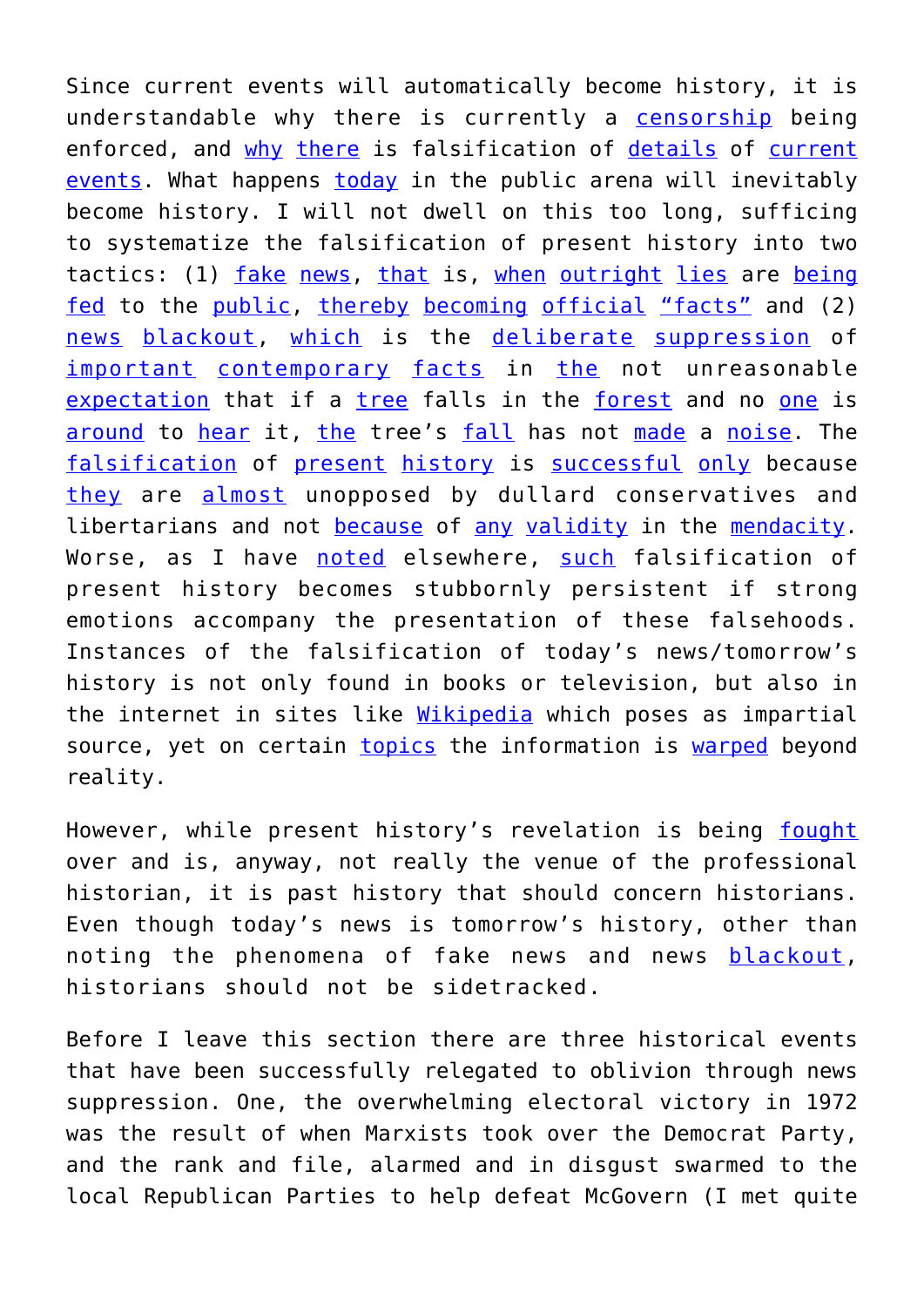a few of them). Two, when Ronald Reagan had just been elected, all the news network talking heads kept repeating for days the bizarre statement that presidents elected in years ending in 0 had died in office. This was constantly repeated. The message subliminally may have been picked up by a mental defective who attempted to kill Reagan. Three, a relatively minor event today but important then occurred in New York City. A group of Marxists with anti-American and pro-Viet Cong slogans began marching through an area where there were construction workers. The latter became infuriated and in a matter of seconds pummeled the Marxists into grape jelly, something that many people had wanted to do but, just like today, had been inhibited because "violence solves nothing." It did demonstrate, however, how quickly and easily the Marxist threat could be met. Of course, many people nowadays will find such an observation to be in bad taste. "Toxic masculinity," you see.

I will leave this section with one final thought: in a democracy, whoever controls the media controls the country. I suspect that someone realized this long ago.

Historians, to arms!

*But mostly it was because in a situation like this people never cooperate. They always think they can buy peace for themselves when the time comes, and so they get picked off one by one.* —V. S. Maipaul*. Guerrillas*

Professional historians should be up in arms over what is happening to their profession and to their subject matter. Understandably, there is a toxic atmosphere of censorship and intimidation in universities fostered by totalitarian administrators, some faculty and students. However, it is important to understand that their primary weapon is, indeed,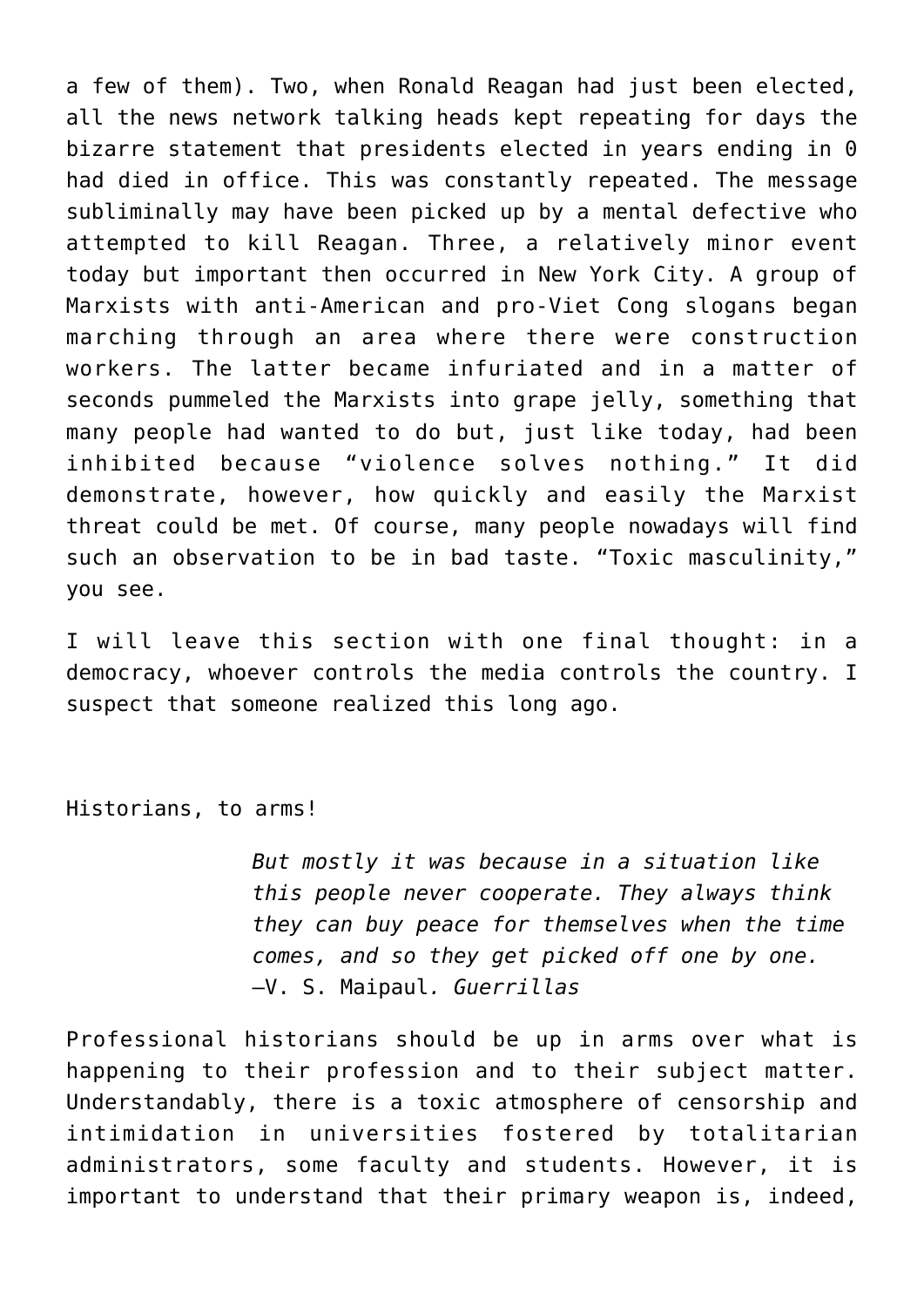intimidation. Once one understands that, and takes the necessary precautions, the history scholar can fight back with integrity. Things have not gotten to the point—yet—of dragging dissidents out of their offices and having them jailed and shot in the back of the neck. And, in the end, that is what we are trying to avert.

Just read history.

Except … as Bismarck observed, "What we learn from history is that no one [learns](https://quillette.com/2019/08/15/narrated-milan-kundera-warned-us-about-historical-amnesia-now-its-happening-again/) from history."

There is a cherished myth among intellectuals, which they hold dear to their hearts. It is that intellectuals are courageous individuals who will defy authority for the sake of The Truth and for Humanitarianism and for Intellect and for Compassion, etc., and that they will do so regardless of the punitive consequences and, if necessary, will die for that idealism.

It is, indeed, a myth. If one has ever been around intellectuals for very long, one will realize that the vast majority of them are cowards when confronted by authority, or by thugs. Men like Solzhenitsyn, Socrates, Sakharov and Thomas More are the exception to the rule. Most are groveling cowards.

Nowhere does one see this truth of their being cowards better than in today's universities, where a faculty member will be reduced to a trembling, terrified puddle—not by beatings, not by attempted murder, not by torture, not by imprisonment—but simply because of a group of students are throwing a temper tantrum, or because of anonymous insults and insinuations via Twitter, or by statements of disapproval from the hierarchy and demands for either an apology or resignation.

To be sure, in a society where a position in a university is the goal, the be-all, of intellectuals, and said position is lusted after (sometimes for years) by at least 5,000 equally qualified persons with glazed looks in their eyes, the threat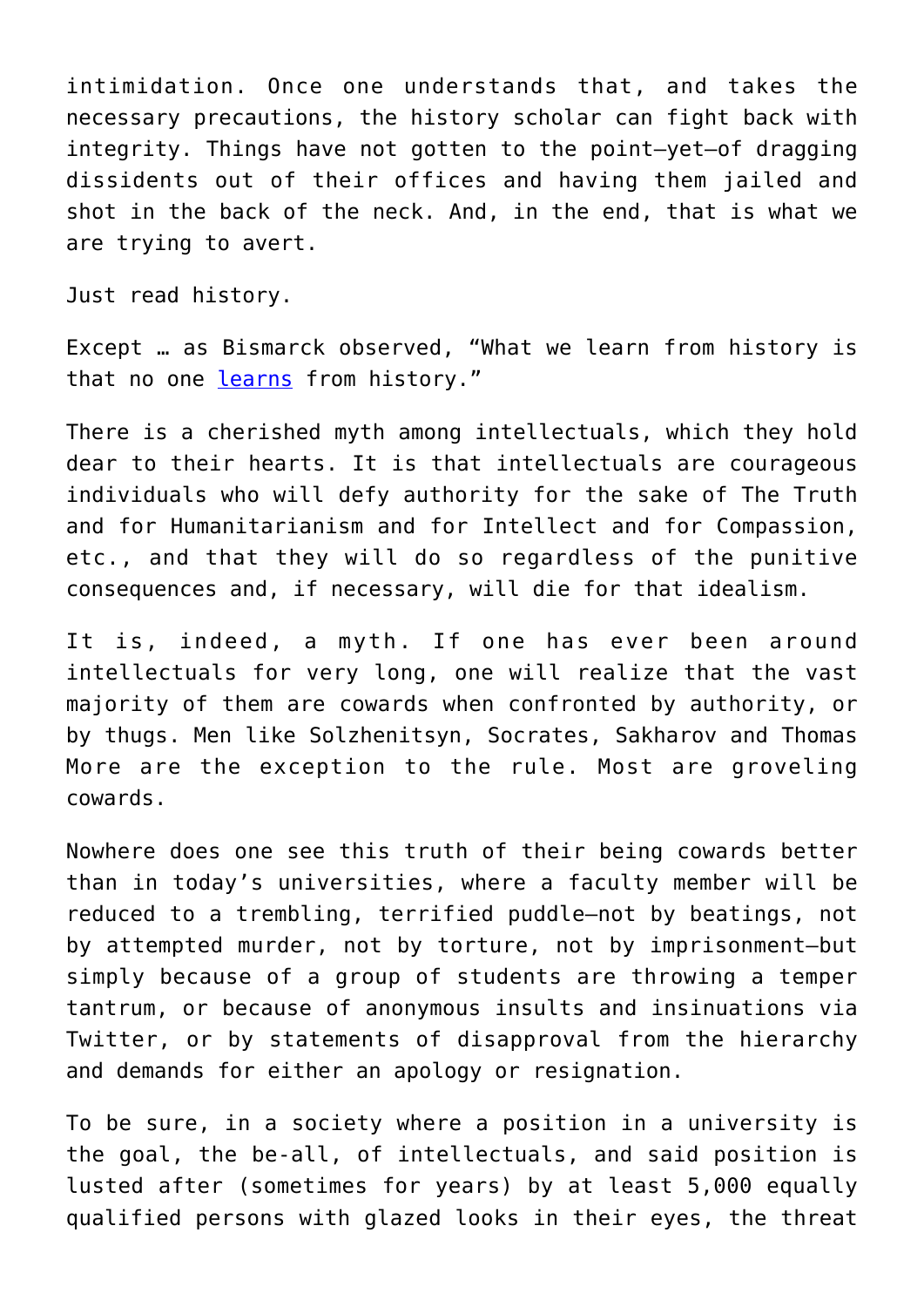of losing that coveted position is nothing to be minimized. This terror of losing that [job](https://forum.quillette.com/t/academic-exile-two-years-on/48252) in a university only to start looking for another one—in the meantime working in "undignified" jobs until something better comes along, *if* it ever does again—is greatly magnified if one has a wife and/or a family to support. In such a scenario, the usual response from a wife is to urge the husband not to make waves and to let someone else do what is right. Aside from freezing rain, there is nothing than can be more demoralizing than having a wife who undermines one's determination. Being a bachelor does give that person a bit more courage.

Worse, college administrators have realized that it is better to employ a mass of cheap adjuncts than to pay for full time faculty, and, indeed [65%](https://files.eric.ed.gov/fulltext/EJ1246736.pdf) of the nation's undergraduate faculty consists of [adjuncts](https://www.wfae.org/local-news/2016-05-16/colleges-increasingly-replacing-full-time-faculty-with-adjuncts) (perhaps they should unionize). The [big](https://genprogress.org/graphic-how-some-colleges-are-wasting-money/) six figure salaries are reserved for the administrators themselves, i.e., the deadwood.

This state of affairs brings to mind Max Planck. When [Planck](https://rumble.com/vwqbqd-the-alsos-project-and-the-rescue-of-max-planck-may-16-1945.html?mref=6zof&mc=dgip3&utm_source=newsletter&utm_medium=email&utm_campaign=The+History+Guy%3A+History+Deserves+to+be+Remembered&ep=2) was asked by another scientist to gather others to protest the treatment of Jewish professors by the Nazis, he responded, "If you're able to gather today 30 such gentlemen, then tomorrow another 150 others will come and speak against it because they are eager to take over the positions of the others."

So the failure to be courageous, to stand for one's principles is understandable—cowardly to be sure—but understandable.

As a result, we see the vast majority of intellectuals in universities keep their heads down as the administrators persecute this or that faculty member or student, picking them off one by one, or keep quiet while totalitarian jackasses institute a "decolonization" of literature, of history and of science from libraries and departments as they elevate mediocrities and promote pseudoscience, or they sit with gritted teeth through another indoctrination session by someone from Diversity Inclusiveness and Equity (DIE)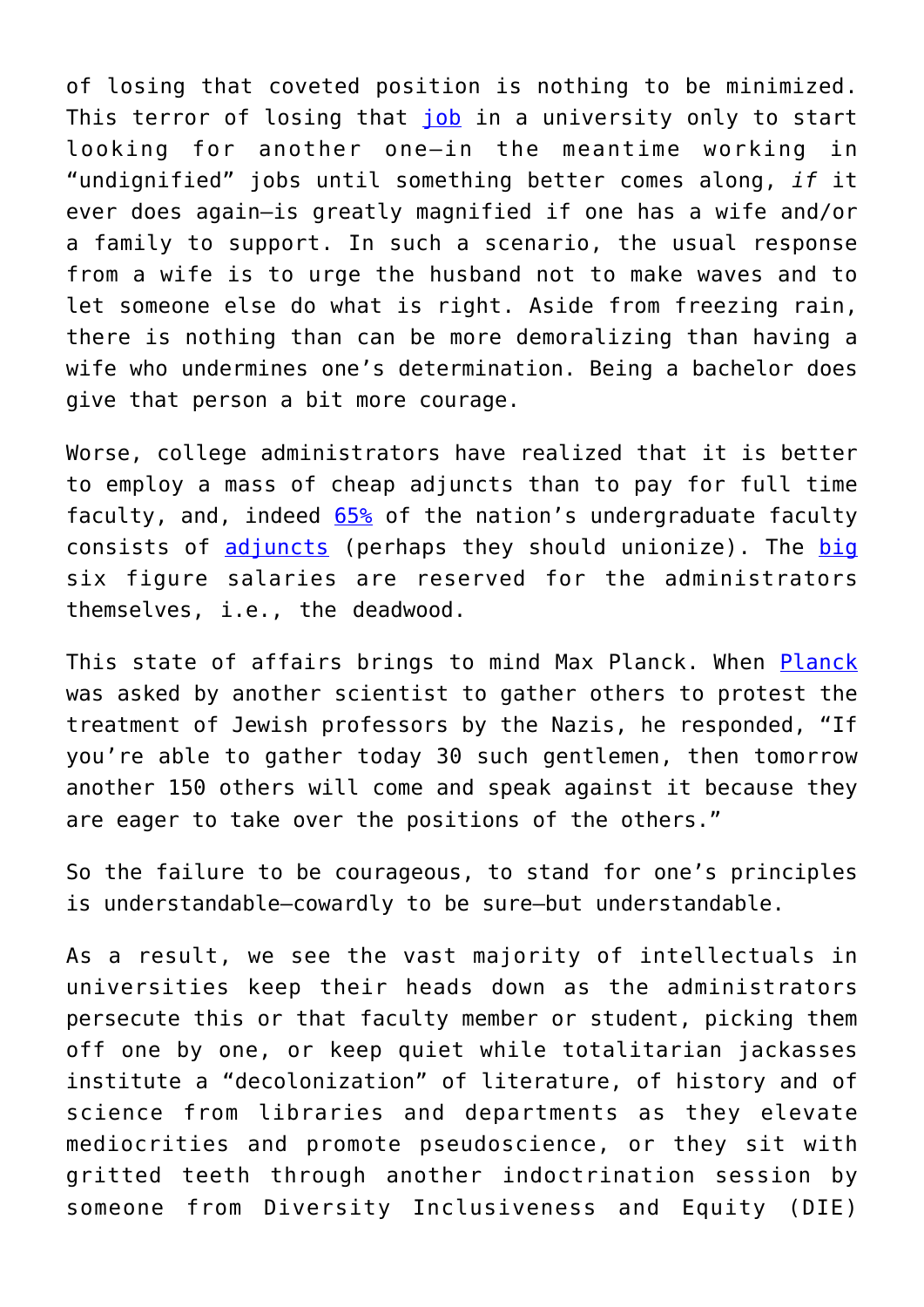promoting racism against white people and against "whiteness."

All the while they silently hope that someone else will speak up and fight back.

Someone else.

Anyone else.

And then, of course, there are the opportunists who will go along with the totalitarian movement in order to get advancement. But they really should first read *Faust*.

## Fighting Back

*American revisionists seem to think people should forfeit their history, customs, heroes, and freedoms to a self-appointed elite. I say screw you, you're not worth a bucket of warm spit, and like the communist in disguise that you are, you will end up in the rubbish heap of history.* —[Taki](https://www.takimag.com/article/heart-of-champions-night-of-fun/)

Nonetheless, you can and should fight back against the totalitarians, that is, if you honor your profession and your country. And yourself.

Mind you, I fully acknowledge that there are many persons, both in and out of academia, who are not the least bit combative, that they would much rather be left alone. But reality is knocking at the door. Except that it is actually crashing through it and must be faced.

What you can do in regards to instances of historical (and for that matter literary and scientific) falsification, whether they are on the internet, on hardcopy, or verbally in the media, is to respond forcefully with facts, followed up by scorn or sarcasm. Write papers, conferences, popular articles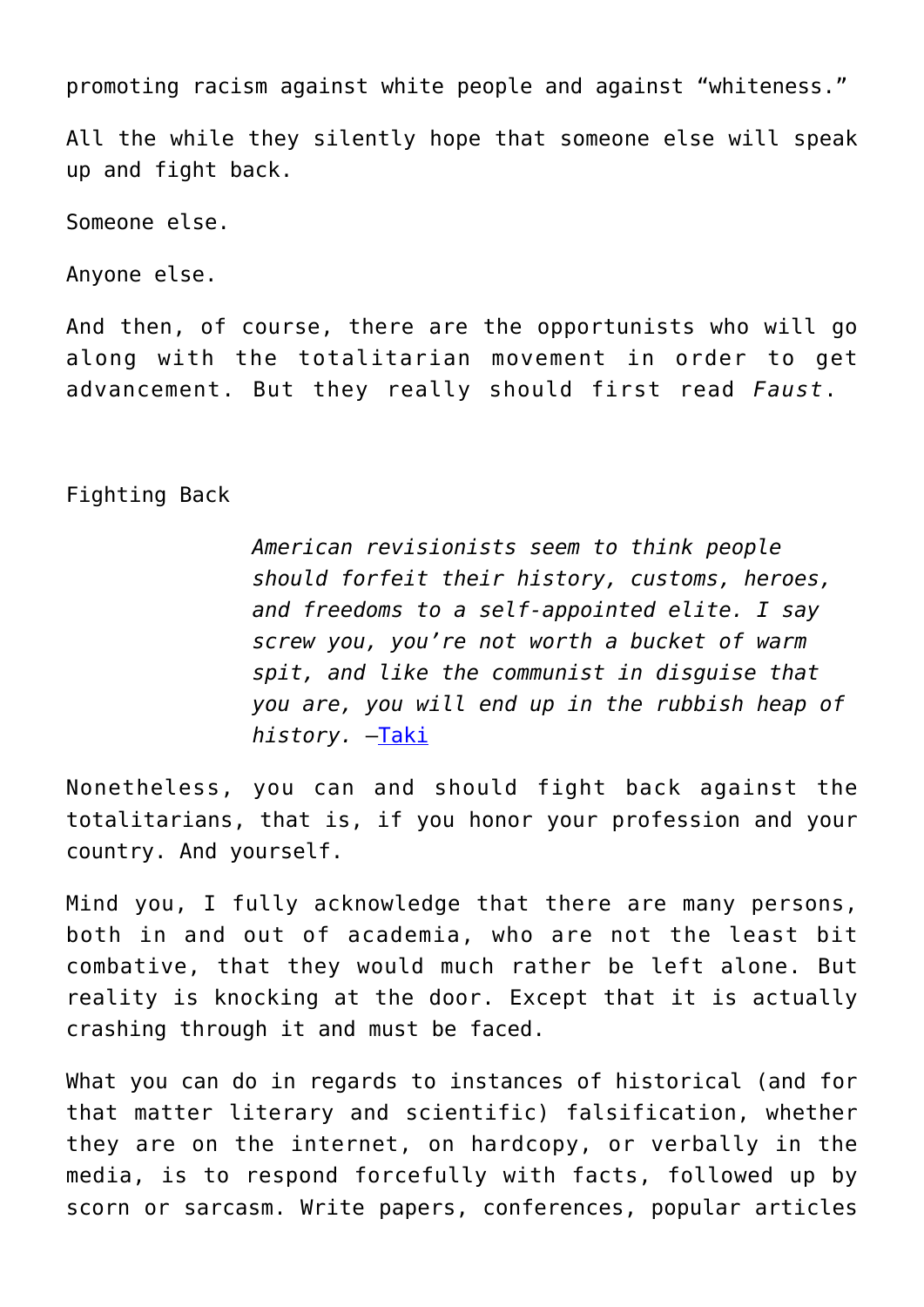on the subject, either on specific instances, or in general. Since the totalitarians get angry when their narrative is challenged, or worse laughed at, they will respond, and deep down being [NPCs](https://www.newenglishreview.org/articles/the-npc-meme/), they will always respond in predictable ways.

As I stated above, the main weapon of the totalitarians at this stage is intimidation. Once that is realized, their power is halved (recently, a bigshot Democrat bewailed the fact that people have stopped being [afraid](https://www.bizpacreview.com/2022/04/23/cant-govern-without-fear-carville-sparks-backlash-for-saying-the-problem-is-nobody-fears-dems-1229147/?utm_medium=Newsletter&utm_source=Get%20Response&utm_term=EMAIL&utm_content=Newsletter&utm_campaign=bizpac)). Practical preparations also strengthens one's position. Towards this end, establish a network of colleagues who are also upset about the degradation of academic standards. It has been my observation that the totalitarians' attacks almost disappear when their victim is not alone, but has backers (however, keep in mind that some of your colleagues will wimp out rather than back you up when the dirt hits the fan, or will urge "compromise").

Nonetheless, be prepared for temper tantrums, drive by comments on the hall, and always have a response in mind. If possible, record all encounters. Report in writing any hostile encounter you may experience, not just to your superior but to campus security and/or the regular police. *Document everything and keep copies.* If you get inundated by the Twitterati mob, you may simply consider dropping Twitter.

If the college bureaucracy gets involved, record everything, surreptiously if need be, of every meeting, every encounter with administrators.

*Do not apologize if asked to.*

*Do not resign if asked to.*

Whether the administrators will threaten you with dismissal or they sweet talk you into resigning/apologizing, do *not* comply (and post these recorded meetings in social media; they hate the light of day). In writing, prior to a meeting, insist on having legal representation with you if you anticipate a hostile administrative consultation; this will usually make